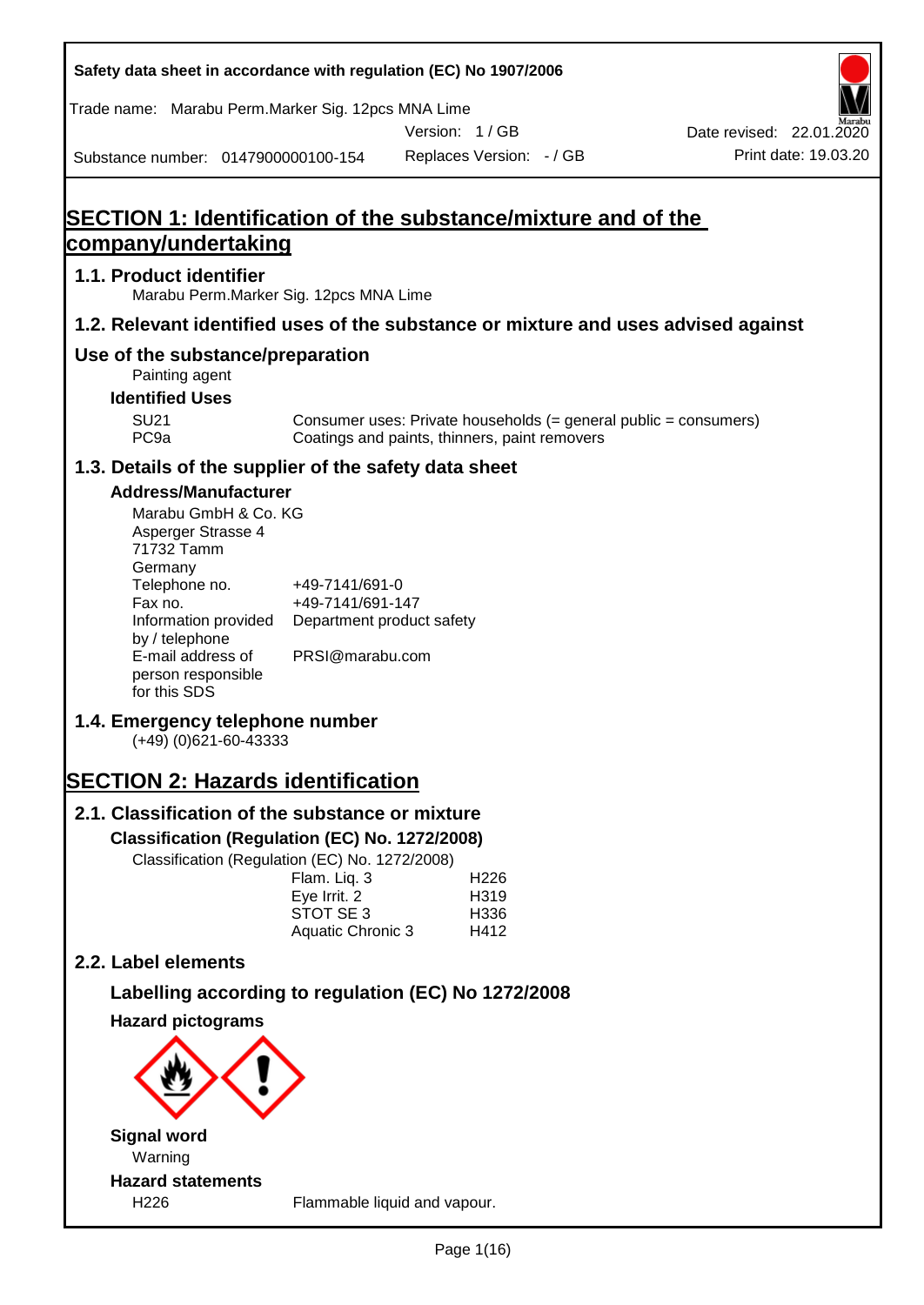| Safety data sheet in accordance with regulation (EC) No 1907/2006               |                                                                                          |               |                          |                          |   |                                                                                                                                                                 |
|---------------------------------------------------------------------------------|------------------------------------------------------------------------------------------|---------------|--------------------------|--------------------------|---|-----------------------------------------------------------------------------------------------------------------------------------------------------------------|
| Trade name: Marabu Perm.Marker Sig. 12pcs MNA Lime                              |                                                                                          | Version: 1/GB |                          |                          |   | Date revised: 22.01.2020                                                                                                                                        |
| Substance number: 0147900000100-154                                             |                                                                                          |               |                          | Replaces Version: - / GB |   | Print date: 19.03.20                                                                                                                                            |
|                                                                                 |                                                                                          |               |                          |                          |   |                                                                                                                                                                 |
| H319                                                                            | Causes serious eye irritation.                                                           |               |                          |                          |   |                                                                                                                                                                 |
| H336<br>H412                                                                    | May cause drowsiness or dizziness.<br>Harmful to aquatic life with long lasting effects. |               |                          |                          |   |                                                                                                                                                                 |
| <b>Precautionary statements</b>                                                 |                                                                                          |               |                          |                          |   |                                                                                                                                                                 |
| P <sub>101</sub>                                                                | If medical advice is needed, have product container or label at hand.                    |               |                          |                          |   |                                                                                                                                                                 |
| P <sub>102</sub>                                                                | Keep out of reach of children.                                                           |               |                          |                          |   |                                                                                                                                                                 |
| P210                                                                            | sources. No smoking.                                                                     |               |                          |                          |   | Keep away from heat, hot surfaces, sparks, open flames and other ignition                                                                                       |
| P264.1                                                                          | Wash hands thoroughly after handling.                                                    |               |                          |                          |   |                                                                                                                                                                 |
| P271                                                                            | Use only outdoors or in a well-ventilated area.                                          |               |                          |                          |   |                                                                                                                                                                 |
| P <sub>280</sub><br>P305+P351+P338                                              |                                                                                          |               |                          |                          |   | Wear protective gloves / protective clothing / eye protection / face protection.<br>IF IN EYES: Rinse cautiously with water for several minutes. Remove contact |
| P405                                                                            | lenses, if present and easy to do. Continue rinsing.<br>Store locked up.                 |               |                          |                          |   |                                                                                                                                                                 |
| P501.9                                                                          | Dispose of contents / container as problematic waste.                                    |               |                          |                          |   |                                                                                                                                                                 |
| Hazardous component(s) to be indicated on label (Regulation (EC) No. 1272/2008) |                                                                                          |               |                          |                          |   |                                                                                                                                                                 |
| contains                                                                        | 1-Methoxy-2-propanol                                                                     |               |                          |                          |   |                                                                                                                                                                 |
|                                                                                 |                                                                                          |               |                          |                          |   |                                                                                                                                                                 |
| 2.3. Other hazards<br>No special hazards have to be mentioned.                  |                                                                                          |               |                          |                          |   |                                                                                                                                                                 |
| <b>SECTION 3: Composition/information on ingredients</b>                        |                                                                                          |               |                          |                          |   |                                                                                                                                                                 |
| 3.2. Mixtures                                                                   |                                                                                          |               |                          |                          |   |                                                                                                                                                                 |
| <b>Hazardous ingredients</b>                                                    |                                                                                          |               |                          |                          |   |                                                                                                                                                                 |
|                                                                                 |                                                                                          |               |                          |                          |   |                                                                                                                                                                 |
| <b>Ethanol</b><br>CAS No.                                                       | 64-17-5                                                                                  |               |                          |                          |   |                                                                                                                                                                 |
| EINECS no.                                                                      | 200-578-6                                                                                |               |                          |                          |   |                                                                                                                                                                 |
| Registration no.                                                                | 01-2119457610-43                                                                         |               |                          |                          |   |                                                                                                                                                                 |
| Concentration                                                                   | $>=$                                                                                     | 25            |                          | 50                       | % |                                                                                                                                                                 |
| Classification (Regulation (EC) No. 1272/2008)                                  |                                                                                          |               |                          |                          |   |                                                                                                                                                                 |
|                                                                                 | Flam. Liq. 2                                                                             |               | H <sub>225</sub>         |                          |   |                                                                                                                                                                 |
|                                                                                 | Eye Irrit. 2                                                                             |               | H319                     |                          |   |                                                                                                                                                                 |
| Concentration limits (Regulation (EC) No. 1272/2008)                            |                                                                                          |               |                          |                          |   |                                                                                                                                                                 |
|                                                                                 | Eye Irrit. 2                                                                             | H319          |                          | $>= 50 \%$               |   |                                                                                                                                                                 |
| 1-Methoxy-2-propanol                                                            |                                                                                          |               |                          |                          |   |                                                                                                                                                                 |
| CAS No.                                                                         | 107-98-2                                                                                 |               |                          |                          |   |                                                                                                                                                                 |
| EINECS no.<br>Registration no.                                                  | 203-539-1<br>01-2119457435-35                                                            |               |                          |                          |   |                                                                                                                                                                 |
| Concentration                                                                   | $>=$                                                                                     | 25            | $\lt$                    | 50                       | % |                                                                                                                                                                 |
|                                                                                 |                                                                                          |               |                          |                          |   |                                                                                                                                                                 |
| Classification (Regulation (EC) No. 1272/2008)                                  |                                                                                          |               |                          |                          |   |                                                                                                                                                                 |
|                                                                                 | STOT SE 3                                                                                |               | H336                     |                          |   |                                                                                                                                                                 |
|                                                                                 | Flam. Liq. 3                                                                             |               | H <sub>226</sub>         |                          |   |                                                                                                                                                                 |
|                                                                                 |                                                                                          |               |                          |                          |   |                                                                                                                                                                 |
| <b>Benzyl alcohol</b><br>CAS No.                                                | 100-51-6                                                                                 |               |                          |                          |   |                                                                                                                                                                 |
| EINECS no.                                                                      | 202-859-9                                                                                |               |                          |                          |   |                                                                                                                                                                 |
| Registration no.                                                                | 01-2119492630-38                                                                         |               |                          |                          |   |                                                                                                                                                                 |
| Concentration                                                                   | $=$                                                                                      | 1             | $\overline{\phantom{a}}$ | 10                       | % |                                                                                                                                                                 |
|                                                                                 |                                                                                          |               |                          |                          |   |                                                                                                                                                                 |
| Classification (Regulation (EC) No. 1272/2008)                                  |                                                                                          |               |                          |                          |   |                                                                                                                                                                 |
|                                                                                 | Acute Tox. 4                                                                             |               | H332                     |                          |   |                                                                                                                                                                 |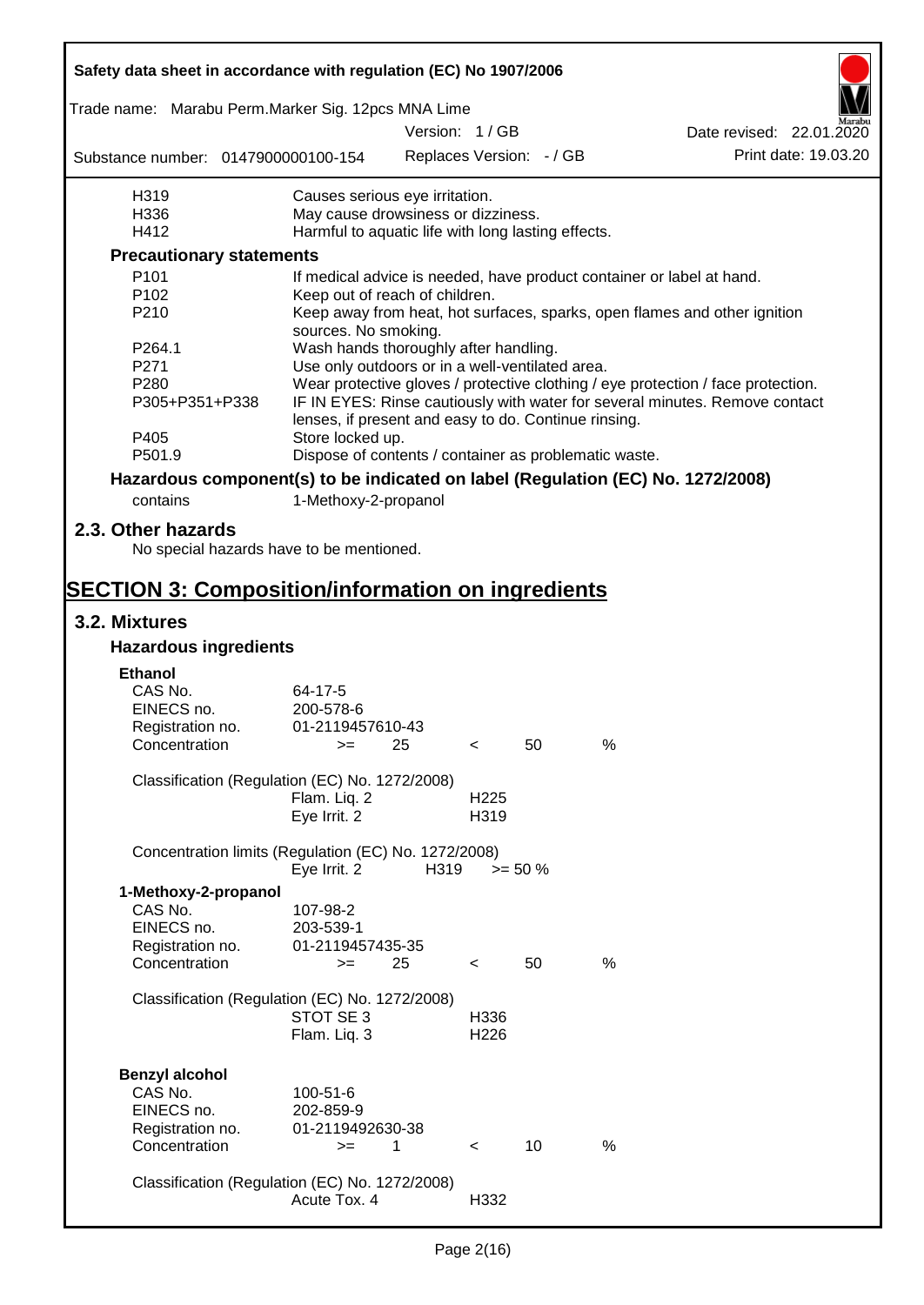|               | Safety data sheet in accordance with regulation (EC) No 1907/2006       |               |                         |    |   |                          |                      |
|---------------|-------------------------------------------------------------------------|---------------|-------------------------|----|---|--------------------------|----------------------|
|               | Trade name: Marabu Perm.Marker Sig. 12pcs MNA Lime                      |               |                         |    |   |                          | Marabu               |
|               |                                                                         | Version: 1/GB |                         |    |   | Date revised: 22.01.2020 |                      |
|               | Substance number: 0147900000100-154                                     |               | Replaces Version: -/ GB |    |   |                          | Print date: 19.03.20 |
|               | Acute Tox, 4                                                            |               | H302                    |    |   |                          |                      |
|               | Eye Irrit. 2                                                            |               | H319                    |    |   |                          |                      |
|               | 3',6'-bis(diethylamino)spiro[isobenzofuran-1(3H),9'-[9H]xanthene]-3-one |               |                         |    |   |                          |                      |
| CAS No.       | 509-34-2                                                                |               |                         |    |   |                          |                      |
| EINECS no.    | 208-096-8                                                               |               |                         |    |   |                          |                      |
| Concentration | $>=$                                                                    | 2,5           | $\lt$                   | 10 | % |                          |                      |
|               | Classification (Regulation (EC) No. 1272/2008)                          |               |                         |    |   |                          |                      |
|               | Acute Tox. 4                                                            |               | H302                    |    |   |                          |                      |
|               | Eye Irrit. 2                                                            |               | H <sub>3</sub> 19       |    |   |                          |                      |
|               | <b>Aquatic Chronic 2</b>                                                |               | H411                    |    |   |                          |                      |

## **SECTION 4: First aid measures**

### **4.1. Description of first aid measures**

### **General information**

In all cases of doubt, or when symptoms persist, seek medical attention. Never give anything by mouth to an unconscious person. If unconscious place in recovery position and seek medical advice.

#### **After inhalation**

Remove to fresh air, keep patient warm and at rest. If breathing is irregular or stopped, administer artificial respiration.

#### **After skin contact**

Remove contaminated clothing. Wash skin thoroughly with soap and water or use recognised skin cleanser. Do NOT use solvents or thinners.

#### **After eye contact**

Remove contact lenses, irrigate copiously with clean, fresh water, holding the eyelids apart for at least 10 minutes and seek immediate medical advice.

#### **After ingestion**

If accidentally swallowed rinse the mouth with plenty of water (only if the person is conscious) and obtain immediate medical attention. Keep at rest. Do NOT induce vomiting.

### **4.2. Most important symptoms and effects, both acute and delayed**

Until now no symptoms known so far.

### **4.3. Indication of any immediate medical attention and special treatment needed**

### **Hints for the physician / treatment**

Treat symptomatically

### **SECTION 5: Firefighting measures**

### **5.1. Extinguishing media**

### **Suitable extinguishing media**

Recommended: alcohol resistant foam, CO2, powders, water spray/mist, Not be used for safety reasons: water *iet* 

### **5.2. Special hazards arising from the substance or mixture**

In the event of fire the following can be released: Carbon monoxide (CO); Carbon dioxide (CO2); dense black smoke; Nitrogen oxides (NOx); Sulphur oxides; Hydrogen chloride (HCl)

### **5.3. Advice for firefighters**

### **Special protective equipment for fire-fighting**

Cool closed containers exposed to fire with water. Do not allow run-off from fire fighting to enter drains or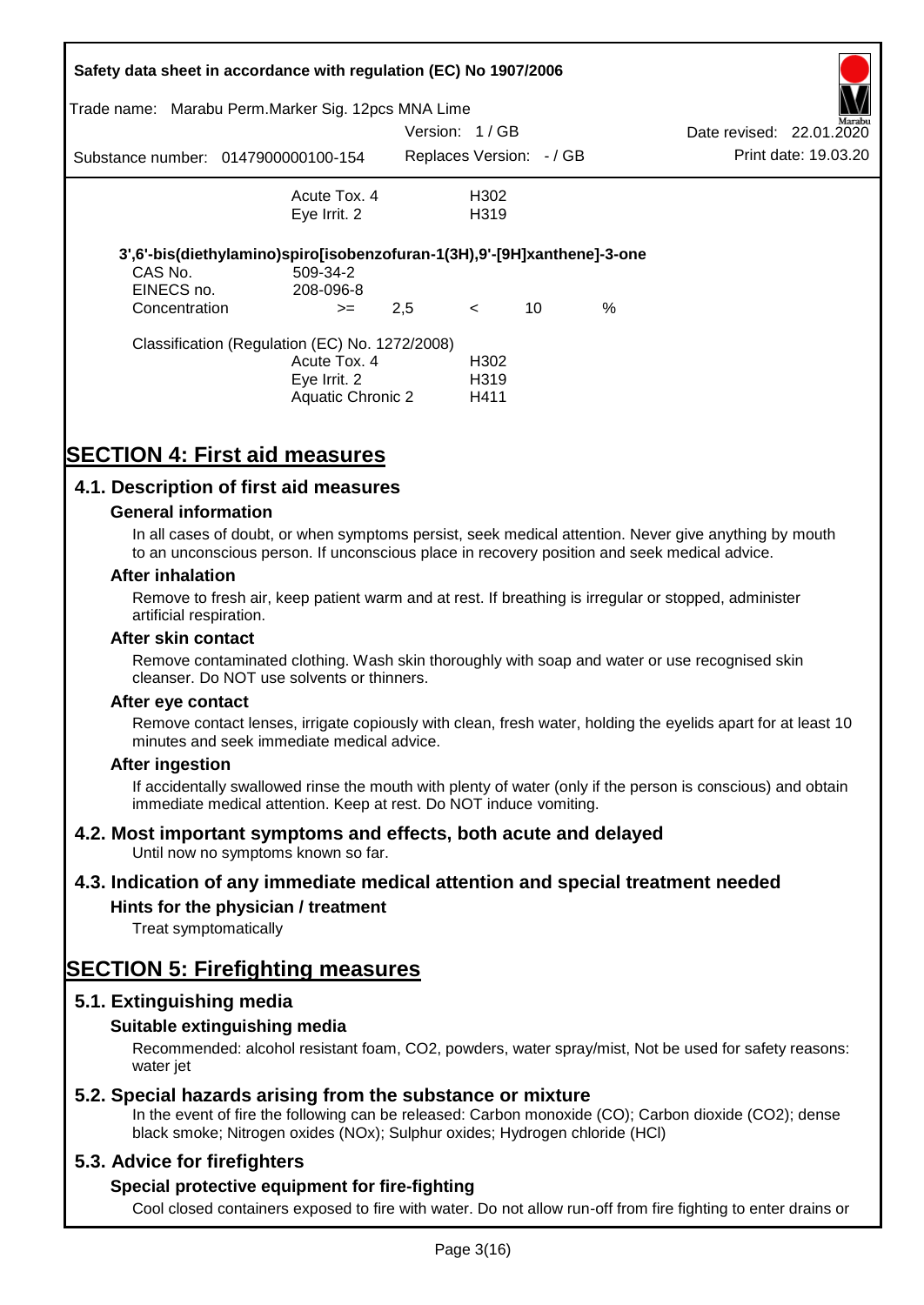### **Safety data sheet in accordance with regulation (EC) No 1907/2006**

Trade name: Marabu Perm.Marker Sig. 12pcs MNA Lime

Version: 1 / GB

Replaces Version: - / GB Print date: 19.03.20 Date revised: 22.01.

Substance number: 0147900000100-154

water courses.

## **SECTION 6: Accidental release measures**

### **6.1. Personal precautions, protective equipment and emergency procedures**

Exclude sources of ignition and ventilate the area. Avoid breathing vapours. Refer to protective measures listed in Sections 7 and 8.

### **6.2. Environmental precautions**

Do not allow to enter drains or waterways. If the product contaminates lakes, rivers or sewage, inform appropriate authorities in accordance with local regulations.

### **6.3. Methods and material for containment and cleaning up**

Contain and collect spillage with non-combustible absorbent materials, e.g. sand, earth, vermiculite, diatomaceous earth and place in container for disposal according to local regulations (see section 13). Clean preferably with a detergent - avoid use of solvents.

### **6.4. Reference to other sections**

Information regarding Safe handling, see Section 7. Information regarding personal protective measures, see Section 8. Information regarding waste disposal, see Section 13.

## **SECTION 7: Handling and storage**

### **7.1. Precautions for safe handling**

### **Advice on safe handling**

Prevent the creation of flammable or explosive concentrations of vapour in air and avoid vapour concentration higher than the occupational exposure limits. In addition, the product should only be used in areas from which all naked lights and other sources of ignition have been excluded. Electrical equipment should be protected to the appropriate standard. Mixture may charge electrostatically: always use earthing leads when transferring from one container to another. Operators should wear anti-static footwear and clothing and floors should be of the conducting type. Isolate from sources of heat, sparks and open flame. No sparking tools should be used. Avoid skin and eye contact. Avoid the inhalation of particulates and spray mist arising from the application of this mixture. Smoking, eating and drinking shall be prohibited in application area. For personal protection see Section 8. Never use pressure to empty: container is not a pressure vessel. Always keep in containers of same material as the original one. Comply with the health and safety at work laws. Do not allow to enter drains or water courses.

#### **Advice on protection against fire and explosion**

Vapours are heavier than air and may spread along floors. Vapours may form explosive mixtures with air.

### **Classification of fires / temperature class / Ignition group / Dust explosion class**

| Classification of fires | B (Combustible liquid substances) |
|-------------------------|-----------------------------------|
| Temperature class       | T3                                |

### **7.2. Conditions for safe storage, including any incompatibilities**

#### **Requirements for storage rooms and vessels**

Electrical installations/working materials must comply with the local applied technological safety standards. Storage rooms in which filling operations take place must have a conducting floor. Store in accordance with national regulation

#### **Hints on storage assembly**

Store away from oxidising agents, from strongly alkaline and strongly acid materials.

### **Further information on storage conditions**

Observe label precautions. Store between 15 and 30 °C in a dry, well ventilated place away from sources of heat and direct sunlight. Keep container tightly closed. Keep away from sources of ignition. No smoking. Prevent unauthorised access. Containers which are opened must be carefully resealed and kept upright to prevent leakage.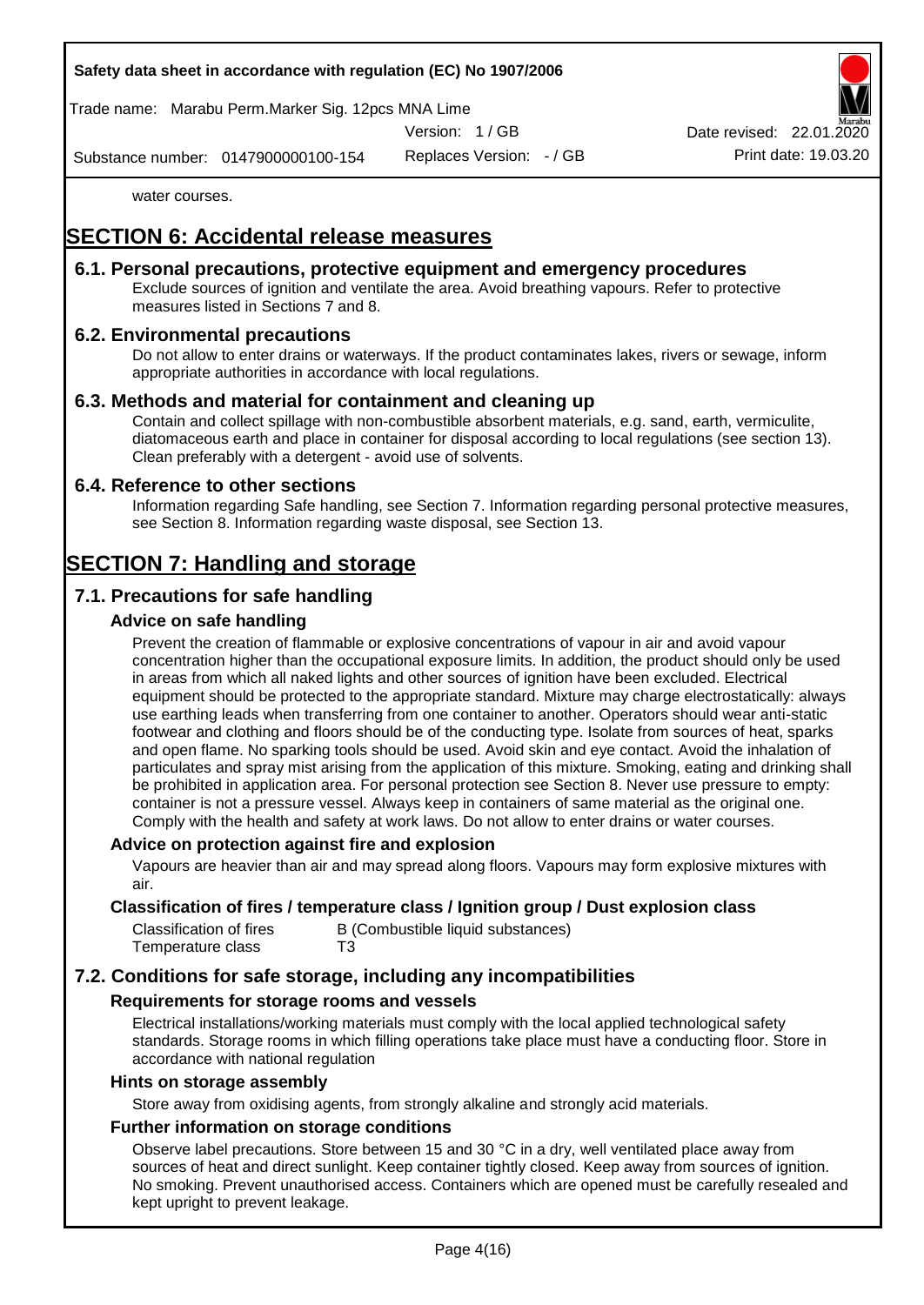| Trade name: Marabu Perm. Marker Sig. 12pcs MNA Lime<br>Version: 1/GB<br>Date revised: 22.01.2020<br>Print date: 19.03.20<br>Replaces Version: - / GB<br>Substance number: 0147900000100-154<br>7.3. Specific end use(s)<br>Painting agent<br><u> SECTION 8: Exposure controls/personal protection</u><br>8.1. Control parameters<br><b>Exposure limit values</b><br><b>Ethanol</b><br>List<br>EH40<br><b>WEL</b><br><b>Type</b><br>Value<br>1920<br>mg/m <sup>3</sup><br>1000<br>ppm(V)<br><b>Status: 2011</b><br>1-Methoxy-2-propanol<br>List<br>EH40<br><b>WEL</b><br><b>Type</b><br>mg/m <sup>3</sup><br>Value<br>375<br>100<br>ppm(V)<br>560<br>Short term exposure limit<br>mg/m <sup>3</sup><br>150<br>ppm(V)<br>Skin resorption / sensibilisation: Sk;<br><b>Status: 2011</b><br>Derived No/Minimal Effect Levels (DNEL/DMEL)<br><b>Ethanol</b><br>Type of value<br>Derived No Effect Level (DNEL)<br>Reference group<br>Worker<br>Duration of exposure<br>Long term<br>Route of exposure<br>inhalative<br>Mode of action<br>Systemic effects<br>Concentration<br>950<br>mg/m <sup>3</sup><br>Derived No Effect Level (DNEL)<br>Type of value<br>Worker<br>Reference group<br>Duration of exposure<br>Short term<br>Route of exposure<br>inhalative<br>Mode of action<br>Local effects<br>Concentration<br>1900<br>mg/m <sup>3</sup><br>Derived No Effect Level (DNEL)<br>Type of value<br>Reference group<br>Worker<br>Duration of exposure<br>Long term<br>Route of exposure<br>dermal<br>Mode of action<br>Systemic effects<br>Concentration<br>343<br>mg/kg/d<br>Type of value<br>Derived No Effect Level (DNEL)<br>Reference group<br>Consumer<br>Duration of exposure<br>Long term<br>Route of exposure<br>inhalative<br>Mode of action<br>Systemic effects<br>Concentration<br>114<br>mg/m <sup>3</sup><br>Type of value<br>Derived No Effect Level (DNEL)<br>Reference group<br>Consumer<br>Duration of exposure<br>Short term<br>Route of exposure<br>inhalative<br>Mode of action<br>Local effects | Safety data sheet in accordance with regulation (EC) No 1907/2006 |     |                   |  |
|---------------------------------------------------------------------------------------------------------------------------------------------------------------------------------------------------------------------------------------------------------------------------------------------------------------------------------------------------------------------------------------------------------------------------------------------------------------------------------------------------------------------------------------------------------------------------------------------------------------------------------------------------------------------------------------------------------------------------------------------------------------------------------------------------------------------------------------------------------------------------------------------------------------------------------------------------------------------------------------------------------------------------------------------------------------------------------------------------------------------------------------------------------------------------------------------------------------------------------------------------------------------------------------------------------------------------------------------------------------------------------------------------------------------------------------------------------------------------------------------------------------------------------------------------------------------------------------------------------------------------------------------------------------------------------------------------------------------------------------------------------------------------------------------------------------------------------------------------------------------------------------------------------------------------------------------------------------------------------------------------------------------|-------------------------------------------------------------------|-----|-------------------|--|
|                                                                                                                                                                                                                                                                                                                                                                                                                                                                                                                                                                                                                                                                                                                                                                                                                                                                                                                                                                                                                                                                                                                                                                                                                                                                                                                                                                                                                                                                                                                                                                                                                                                                                                                                                                                                                                                                                                                                                                                                                     |                                                                   |     |                   |  |
|                                                                                                                                                                                                                                                                                                                                                                                                                                                                                                                                                                                                                                                                                                                                                                                                                                                                                                                                                                                                                                                                                                                                                                                                                                                                                                                                                                                                                                                                                                                                                                                                                                                                                                                                                                                                                                                                                                                                                                                                                     |                                                                   |     |                   |  |
|                                                                                                                                                                                                                                                                                                                                                                                                                                                                                                                                                                                                                                                                                                                                                                                                                                                                                                                                                                                                                                                                                                                                                                                                                                                                                                                                                                                                                                                                                                                                                                                                                                                                                                                                                                                                                                                                                                                                                                                                                     |                                                                   |     |                   |  |
|                                                                                                                                                                                                                                                                                                                                                                                                                                                                                                                                                                                                                                                                                                                                                                                                                                                                                                                                                                                                                                                                                                                                                                                                                                                                                                                                                                                                                                                                                                                                                                                                                                                                                                                                                                                                                                                                                                                                                                                                                     |                                                                   |     |                   |  |
|                                                                                                                                                                                                                                                                                                                                                                                                                                                                                                                                                                                                                                                                                                                                                                                                                                                                                                                                                                                                                                                                                                                                                                                                                                                                                                                                                                                                                                                                                                                                                                                                                                                                                                                                                                                                                                                                                                                                                                                                                     |                                                                   |     |                   |  |
|                                                                                                                                                                                                                                                                                                                                                                                                                                                                                                                                                                                                                                                                                                                                                                                                                                                                                                                                                                                                                                                                                                                                                                                                                                                                                                                                                                                                                                                                                                                                                                                                                                                                                                                                                                                                                                                                                                                                                                                                                     |                                                                   |     |                   |  |
|                                                                                                                                                                                                                                                                                                                                                                                                                                                                                                                                                                                                                                                                                                                                                                                                                                                                                                                                                                                                                                                                                                                                                                                                                                                                                                                                                                                                                                                                                                                                                                                                                                                                                                                                                                                                                                                                                                                                                                                                                     |                                                                   |     |                   |  |
|                                                                                                                                                                                                                                                                                                                                                                                                                                                                                                                                                                                                                                                                                                                                                                                                                                                                                                                                                                                                                                                                                                                                                                                                                                                                                                                                                                                                                                                                                                                                                                                                                                                                                                                                                                                                                                                                                                                                                                                                                     |                                                                   |     |                   |  |
|                                                                                                                                                                                                                                                                                                                                                                                                                                                                                                                                                                                                                                                                                                                                                                                                                                                                                                                                                                                                                                                                                                                                                                                                                                                                                                                                                                                                                                                                                                                                                                                                                                                                                                                                                                                                                                                                                                                                                                                                                     |                                                                   |     |                   |  |
|                                                                                                                                                                                                                                                                                                                                                                                                                                                                                                                                                                                                                                                                                                                                                                                                                                                                                                                                                                                                                                                                                                                                                                                                                                                                                                                                                                                                                                                                                                                                                                                                                                                                                                                                                                                                                                                                                                                                                                                                                     |                                                                   |     |                   |  |
|                                                                                                                                                                                                                                                                                                                                                                                                                                                                                                                                                                                                                                                                                                                                                                                                                                                                                                                                                                                                                                                                                                                                                                                                                                                                                                                                                                                                                                                                                                                                                                                                                                                                                                                                                                                                                                                                                                                                                                                                                     |                                                                   |     |                   |  |
|                                                                                                                                                                                                                                                                                                                                                                                                                                                                                                                                                                                                                                                                                                                                                                                                                                                                                                                                                                                                                                                                                                                                                                                                                                                                                                                                                                                                                                                                                                                                                                                                                                                                                                                                                                                                                                                                                                                                                                                                                     |                                                                   |     |                   |  |
|                                                                                                                                                                                                                                                                                                                                                                                                                                                                                                                                                                                                                                                                                                                                                                                                                                                                                                                                                                                                                                                                                                                                                                                                                                                                                                                                                                                                                                                                                                                                                                                                                                                                                                                                                                                                                                                                                                                                                                                                                     |                                                                   |     |                   |  |
|                                                                                                                                                                                                                                                                                                                                                                                                                                                                                                                                                                                                                                                                                                                                                                                                                                                                                                                                                                                                                                                                                                                                                                                                                                                                                                                                                                                                                                                                                                                                                                                                                                                                                                                                                                                                                                                                                                                                                                                                                     |                                                                   |     |                   |  |
|                                                                                                                                                                                                                                                                                                                                                                                                                                                                                                                                                                                                                                                                                                                                                                                                                                                                                                                                                                                                                                                                                                                                                                                                                                                                                                                                                                                                                                                                                                                                                                                                                                                                                                                                                                                                                                                                                                                                                                                                                     |                                                                   |     |                   |  |
|                                                                                                                                                                                                                                                                                                                                                                                                                                                                                                                                                                                                                                                                                                                                                                                                                                                                                                                                                                                                                                                                                                                                                                                                                                                                                                                                                                                                                                                                                                                                                                                                                                                                                                                                                                                                                                                                                                                                                                                                                     |                                                                   |     |                   |  |
|                                                                                                                                                                                                                                                                                                                                                                                                                                                                                                                                                                                                                                                                                                                                                                                                                                                                                                                                                                                                                                                                                                                                                                                                                                                                                                                                                                                                                                                                                                                                                                                                                                                                                                                                                                                                                                                                                                                                                                                                                     |                                                                   |     |                   |  |
|                                                                                                                                                                                                                                                                                                                                                                                                                                                                                                                                                                                                                                                                                                                                                                                                                                                                                                                                                                                                                                                                                                                                                                                                                                                                                                                                                                                                                                                                                                                                                                                                                                                                                                                                                                                                                                                                                                                                                                                                                     |                                                                   |     |                   |  |
|                                                                                                                                                                                                                                                                                                                                                                                                                                                                                                                                                                                                                                                                                                                                                                                                                                                                                                                                                                                                                                                                                                                                                                                                                                                                                                                                                                                                                                                                                                                                                                                                                                                                                                                                                                                                                                                                                                                                                                                                                     |                                                                   |     |                   |  |
|                                                                                                                                                                                                                                                                                                                                                                                                                                                                                                                                                                                                                                                                                                                                                                                                                                                                                                                                                                                                                                                                                                                                                                                                                                                                                                                                                                                                                                                                                                                                                                                                                                                                                                                                                                                                                                                                                                                                                                                                                     |                                                                   |     |                   |  |
|                                                                                                                                                                                                                                                                                                                                                                                                                                                                                                                                                                                                                                                                                                                                                                                                                                                                                                                                                                                                                                                                                                                                                                                                                                                                                                                                                                                                                                                                                                                                                                                                                                                                                                                                                                                                                                                                                                                                                                                                                     |                                                                   |     |                   |  |
|                                                                                                                                                                                                                                                                                                                                                                                                                                                                                                                                                                                                                                                                                                                                                                                                                                                                                                                                                                                                                                                                                                                                                                                                                                                                                                                                                                                                                                                                                                                                                                                                                                                                                                                                                                                                                                                                                                                                                                                                                     |                                                                   |     |                   |  |
|                                                                                                                                                                                                                                                                                                                                                                                                                                                                                                                                                                                                                                                                                                                                                                                                                                                                                                                                                                                                                                                                                                                                                                                                                                                                                                                                                                                                                                                                                                                                                                                                                                                                                                                                                                                                                                                                                                                                                                                                                     |                                                                   |     |                   |  |
|                                                                                                                                                                                                                                                                                                                                                                                                                                                                                                                                                                                                                                                                                                                                                                                                                                                                                                                                                                                                                                                                                                                                                                                                                                                                                                                                                                                                                                                                                                                                                                                                                                                                                                                                                                                                                                                                                                                                                                                                                     |                                                                   |     |                   |  |
|                                                                                                                                                                                                                                                                                                                                                                                                                                                                                                                                                                                                                                                                                                                                                                                                                                                                                                                                                                                                                                                                                                                                                                                                                                                                                                                                                                                                                                                                                                                                                                                                                                                                                                                                                                                                                                                                                                                                                                                                                     |                                                                   |     |                   |  |
|                                                                                                                                                                                                                                                                                                                                                                                                                                                                                                                                                                                                                                                                                                                                                                                                                                                                                                                                                                                                                                                                                                                                                                                                                                                                                                                                                                                                                                                                                                                                                                                                                                                                                                                                                                                                                                                                                                                                                                                                                     |                                                                   |     |                   |  |
|                                                                                                                                                                                                                                                                                                                                                                                                                                                                                                                                                                                                                                                                                                                                                                                                                                                                                                                                                                                                                                                                                                                                                                                                                                                                                                                                                                                                                                                                                                                                                                                                                                                                                                                                                                                                                                                                                                                                                                                                                     |                                                                   |     |                   |  |
|                                                                                                                                                                                                                                                                                                                                                                                                                                                                                                                                                                                                                                                                                                                                                                                                                                                                                                                                                                                                                                                                                                                                                                                                                                                                                                                                                                                                                                                                                                                                                                                                                                                                                                                                                                                                                                                                                                                                                                                                                     |                                                                   |     |                   |  |
|                                                                                                                                                                                                                                                                                                                                                                                                                                                                                                                                                                                                                                                                                                                                                                                                                                                                                                                                                                                                                                                                                                                                                                                                                                                                                                                                                                                                                                                                                                                                                                                                                                                                                                                                                                                                                                                                                                                                                                                                                     |                                                                   |     |                   |  |
|                                                                                                                                                                                                                                                                                                                                                                                                                                                                                                                                                                                                                                                                                                                                                                                                                                                                                                                                                                                                                                                                                                                                                                                                                                                                                                                                                                                                                                                                                                                                                                                                                                                                                                                                                                                                                                                                                                                                                                                                                     |                                                                   |     |                   |  |
|                                                                                                                                                                                                                                                                                                                                                                                                                                                                                                                                                                                                                                                                                                                                                                                                                                                                                                                                                                                                                                                                                                                                                                                                                                                                                                                                                                                                                                                                                                                                                                                                                                                                                                                                                                                                                                                                                                                                                                                                                     |                                                                   |     |                   |  |
|                                                                                                                                                                                                                                                                                                                                                                                                                                                                                                                                                                                                                                                                                                                                                                                                                                                                                                                                                                                                                                                                                                                                                                                                                                                                                                                                                                                                                                                                                                                                                                                                                                                                                                                                                                                                                                                                                                                                                                                                                     |                                                                   |     |                   |  |
|                                                                                                                                                                                                                                                                                                                                                                                                                                                                                                                                                                                                                                                                                                                                                                                                                                                                                                                                                                                                                                                                                                                                                                                                                                                                                                                                                                                                                                                                                                                                                                                                                                                                                                                                                                                                                                                                                                                                                                                                                     |                                                                   |     |                   |  |
|                                                                                                                                                                                                                                                                                                                                                                                                                                                                                                                                                                                                                                                                                                                                                                                                                                                                                                                                                                                                                                                                                                                                                                                                                                                                                                                                                                                                                                                                                                                                                                                                                                                                                                                                                                                                                                                                                                                                                                                                                     |                                                                   |     |                   |  |
|                                                                                                                                                                                                                                                                                                                                                                                                                                                                                                                                                                                                                                                                                                                                                                                                                                                                                                                                                                                                                                                                                                                                                                                                                                                                                                                                                                                                                                                                                                                                                                                                                                                                                                                                                                                                                                                                                                                                                                                                                     |                                                                   |     |                   |  |
|                                                                                                                                                                                                                                                                                                                                                                                                                                                                                                                                                                                                                                                                                                                                                                                                                                                                                                                                                                                                                                                                                                                                                                                                                                                                                                                                                                                                                                                                                                                                                                                                                                                                                                                                                                                                                                                                                                                                                                                                                     |                                                                   |     |                   |  |
|                                                                                                                                                                                                                                                                                                                                                                                                                                                                                                                                                                                                                                                                                                                                                                                                                                                                                                                                                                                                                                                                                                                                                                                                                                                                                                                                                                                                                                                                                                                                                                                                                                                                                                                                                                                                                                                                                                                                                                                                                     |                                                                   |     |                   |  |
|                                                                                                                                                                                                                                                                                                                                                                                                                                                                                                                                                                                                                                                                                                                                                                                                                                                                                                                                                                                                                                                                                                                                                                                                                                                                                                                                                                                                                                                                                                                                                                                                                                                                                                                                                                                                                                                                                                                                                                                                                     |                                                                   |     |                   |  |
|                                                                                                                                                                                                                                                                                                                                                                                                                                                                                                                                                                                                                                                                                                                                                                                                                                                                                                                                                                                                                                                                                                                                                                                                                                                                                                                                                                                                                                                                                                                                                                                                                                                                                                                                                                                                                                                                                                                                                                                                                     |                                                                   |     |                   |  |
|                                                                                                                                                                                                                                                                                                                                                                                                                                                                                                                                                                                                                                                                                                                                                                                                                                                                                                                                                                                                                                                                                                                                                                                                                                                                                                                                                                                                                                                                                                                                                                                                                                                                                                                                                                                                                                                                                                                                                                                                                     |                                                                   |     |                   |  |
|                                                                                                                                                                                                                                                                                                                                                                                                                                                                                                                                                                                                                                                                                                                                                                                                                                                                                                                                                                                                                                                                                                                                                                                                                                                                                                                                                                                                                                                                                                                                                                                                                                                                                                                                                                                                                                                                                                                                                                                                                     |                                                                   |     |                   |  |
|                                                                                                                                                                                                                                                                                                                                                                                                                                                                                                                                                                                                                                                                                                                                                                                                                                                                                                                                                                                                                                                                                                                                                                                                                                                                                                                                                                                                                                                                                                                                                                                                                                                                                                                                                                                                                                                                                                                                                                                                                     |                                                                   |     |                   |  |
|                                                                                                                                                                                                                                                                                                                                                                                                                                                                                                                                                                                                                                                                                                                                                                                                                                                                                                                                                                                                                                                                                                                                                                                                                                                                                                                                                                                                                                                                                                                                                                                                                                                                                                                                                                                                                                                                                                                                                                                                                     |                                                                   |     |                   |  |
|                                                                                                                                                                                                                                                                                                                                                                                                                                                                                                                                                                                                                                                                                                                                                                                                                                                                                                                                                                                                                                                                                                                                                                                                                                                                                                                                                                                                                                                                                                                                                                                                                                                                                                                                                                                                                                                                                                                                                                                                                     |                                                                   |     |                   |  |
|                                                                                                                                                                                                                                                                                                                                                                                                                                                                                                                                                                                                                                                                                                                                                                                                                                                                                                                                                                                                                                                                                                                                                                                                                                                                                                                                                                                                                                                                                                                                                                                                                                                                                                                                                                                                                                                                                                                                                                                                                     |                                                                   |     |                   |  |
|                                                                                                                                                                                                                                                                                                                                                                                                                                                                                                                                                                                                                                                                                                                                                                                                                                                                                                                                                                                                                                                                                                                                                                                                                                                                                                                                                                                                                                                                                                                                                                                                                                                                                                                                                                                                                                                                                                                                                                                                                     |                                                                   |     |                   |  |
|                                                                                                                                                                                                                                                                                                                                                                                                                                                                                                                                                                                                                                                                                                                                                                                                                                                                                                                                                                                                                                                                                                                                                                                                                                                                                                                                                                                                                                                                                                                                                                                                                                                                                                                                                                                                                                                                                                                                                                                                                     | Concentration                                                     | 950 | mg/m <sup>3</sup> |  |

Ī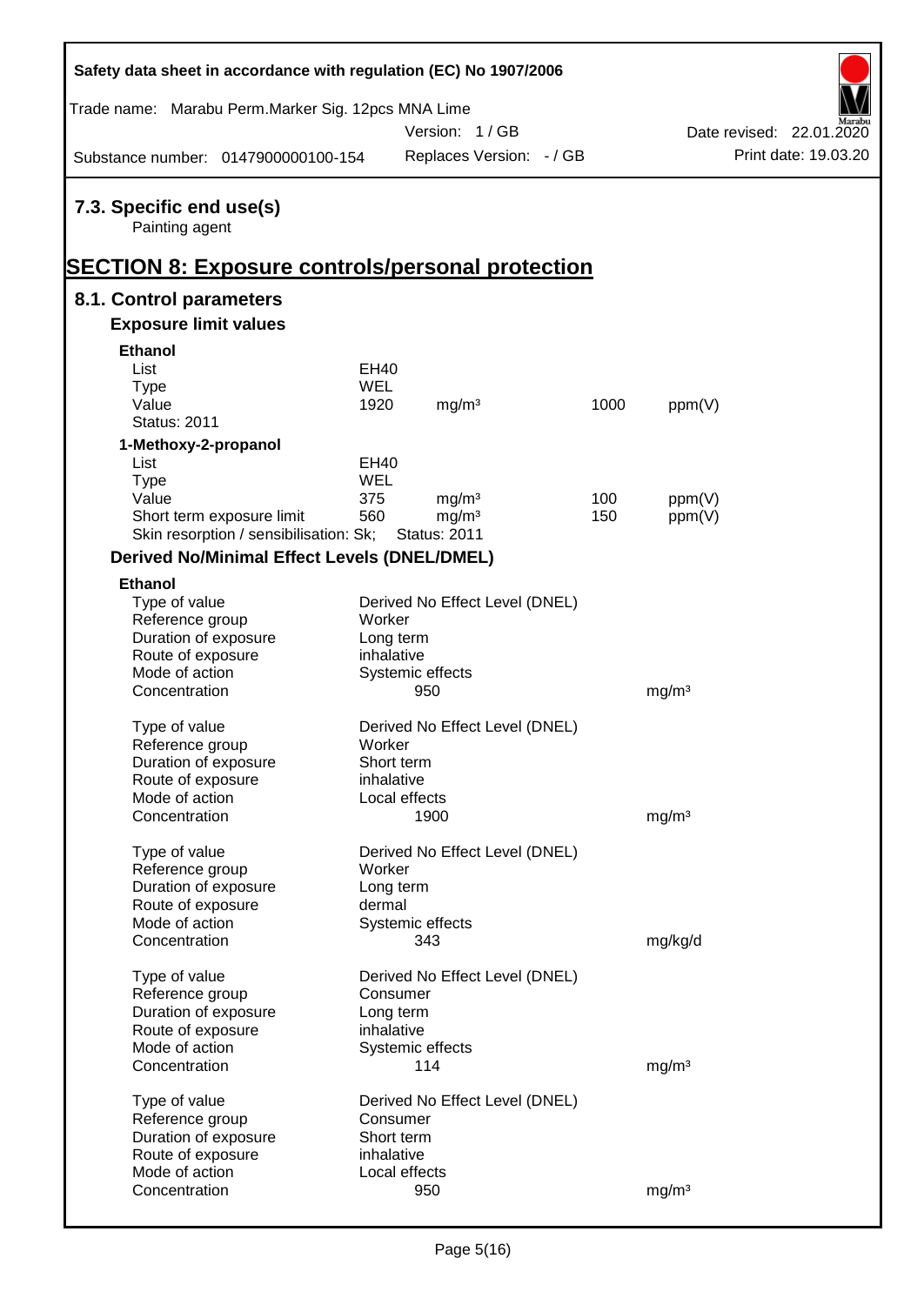| Safety data sheet in accordance with regulation (EC) No 1907/2006 |                                |                          |
|-------------------------------------------------------------------|--------------------------------|--------------------------|
| Trade name: Marabu Perm.Marker Sig. 12pcs MNA Lime                |                                |                          |
|                                                                   | Version: 1/GB                  | Date revised: 22.01.2020 |
| Substance number: 0147900000100-154                               | Replaces Version: - / GB       | Print date: 19.03.20     |
| Type of value                                                     | Derived No Effect Level (DNEL) |                          |
| Reference group                                                   | Consumer                       |                          |
| Duration of exposure                                              | Long term                      |                          |
| Route of exposure                                                 | dermal                         |                          |
| Mode of action                                                    | Systemic effects               |                          |
| Concentration                                                     | 206                            | mg/kg/d                  |
| Type of value                                                     | Derived No Effect Level (DNEL) |                          |
| Reference group                                                   | Consumer                       |                          |
| Duration of exposure                                              | Long term                      |                          |
| Route of exposure                                                 | oral                           |                          |
| Mode of action                                                    | Systemic effects               |                          |
| Concentration                                                     | 87                             | mg/kg/d                  |
|                                                                   |                                |                          |
| 1-Methoxy-2-propanol<br>Type of value                             | Derived No Effect Level (DNEL) |                          |
| Reference group                                                   | Worker                         |                          |
| Duration of exposure                                              | Acute                          |                          |
| Route of exposure                                                 | inhalative                     |                          |
| Mode of action                                                    | Local effects                  |                          |
| Concentration                                                     | 553,5                          | mg/m <sup>3</sup>        |
|                                                                   |                                |                          |
| Type of value                                                     | Derived No Effect Level (DNEL) |                          |
| Reference group<br>Duration of exposure                           | Worker<br>Long term            |                          |
| Route of exposure                                                 | dermal                         |                          |
| Mode of action                                                    | Systemic effects               |                          |
| Concentration                                                     | 50,6                           | mg/person/               |
|                                                                   |                                | d                        |
| Type of value                                                     | Derived No Effect Level (DNEL) |                          |
| Reference group                                                   | Worker                         |                          |
| Duration of exposure                                              | Long term                      |                          |
| Route of exposure                                                 | inhalative                     |                          |
| Mode of action                                                    | Systemic effects               |                          |
| Concentration                                                     | 369                            | mg/m <sup>3</sup>        |
|                                                                   |                                |                          |
| Type of value                                                     | Derived No Effect Level (DNEL) |                          |
| Reference group                                                   | <b>General Population</b>      |                          |
| Duration of exposure                                              | Long term                      |                          |
| Route of exposure                                                 | dermal                         |                          |
| Mode of action<br>Concentration                                   | Systemic effects<br>18,1       |                          |
|                                                                   |                                | mg/kg                    |
| Type of value                                                     | Derived No Effect Level (DNEL) |                          |
| Reference group                                                   | <b>General Population</b>      |                          |
| Duration of exposure                                              | Long term                      |                          |
| Route of exposure                                                 | inhalative                     |                          |
| Mode of action                                                    | Systemic effects               |                          |
| Concentration                                                     | 43,9                           | mg/m <sup>3</sup>        |
| Type of value                                                     | Derived No Effect Level (DNEL) |                          |
| Reference group                                                   | <b>General Population</b>      |                          |
| Duration of exposure                                              | Long term                      |                          |
| Route of exposure                                                 | oral                           |                          |
| Mode of action                                                    | Systemic effects               |                          |
| Concentration                                                     | 3,3                            | mg/kg/d                  |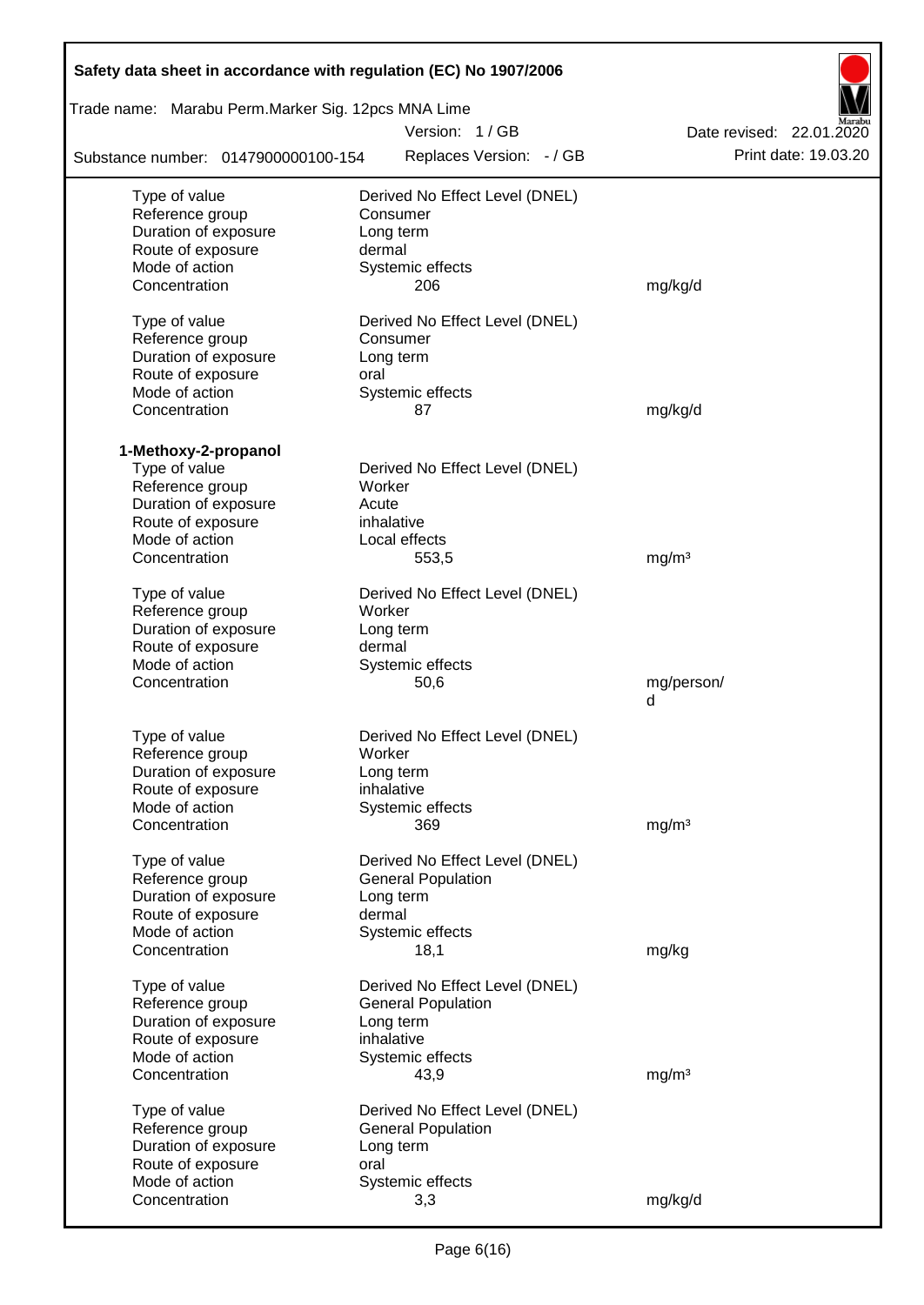|  | Safety data sheet in accordance with regulation (EC) No 1907/2006 |  |  |
|--|-------------------------------------------------------------------|--|--|
|--|-------------------------------------------------------------------|--|--|

| Trade name: Marabu Perm.Marker Sig. 12pcs MNA Lime |  |
|----------------------------------------------------|--|
|                                                    |  |

Version: 1 / GB

Replaces Version:  $-$  / GB Print date: 19.03.20 Date revised: 22.01.2020

Substance number: 0147900000100-154

| <b>Benzyl alcohol</b> |                                |                   |
|-----------------------|--------------------------------|-------------------|
| Type of value         | Derived No Effect Level (DNEL) |                   |
| Reference group       | Worker                         |                   |
| Duration of exposure  | Long term                      |                   |
| Route of exposure     | inhalative                     |                   |
| Mode of action        | Systemic effects               |                   |
| Concentration         | 22                             | mg/m <sup>3</sup> |
| Type of value         | Derived No Effect Level (DNEL) |                   |
| Reference group       | Worker                         |                   |
| Duration of exposure  | Short term                     |                   |
| Route of exposure     | inhalative                     |                   |
| Mode of action        | Systemic effects               |                   |
| Concentration         | 110                            | mg/m <sup>3</sup> |
| Type of value         | Derived No Effect Level (DNEL) |                   |
| Reference group       | Worker                         |                   |
| Duration of exposure  | Long term                      |                   |
| Route of exposure     | dermal                         |                   |
| Mode of action        | Systemic effects               |                   |
| Concentration         | 8                              | mg/kg/d           |
| Type of value         | Derived No Effect Level (DNEL) |                   |
| Reference group       | Worker                         |                   |
| Duration of exposure  | Short term                     |                   |
| Route of exposure     | dermal                         |                   |
| Mode of action        | Systemic effects               |                   |
| Concentration         | 40                             | mg/kg/d           |
| Type of value         | Derived No Effect Level (DNEL) |                   |
| Reference group       | Consumer                       |                   |
| Duration of exposure  | Long term                      |                   |
| Route of exposure     | inhalative                     |                   |
| Mode of action        | Systemic effects               |                   |
| Concentration         | 5,4                            | mg/m <sup>3</sup> |
| Type of value         | Derived No Effect Level (DNEL) |                   |
| Reference group       | Consumer                       |                   |
| Duration of exposure  | Short term                     |                   |
| Route of exposure     | inhalative                     |                   |
| Mode of action        | Systemic effects               |                   |
| Concentration         | 27                             | mg/m <sup>3</sup> |
| Type of value         | Derived No Effect Level (DNEL) |                   |
| Reference group       | Consumer                       |                   |
| Duration of exposure  | Long term                      |                   |
| Route of exposure     | dermal                         |                   |
| Mode of action        | Systemic effects               |                   |
| Concentration         | 4                              | mg/kg/d           |
| Type of value         | Derived No Effect Level (DNEL) |                   |
| Reference group       | Consumer                       |                   |
| Duration of exposure  | Short term                     |                   |
| Route of exposure     | dermal                         |                   |
| Mode of action        | Systemic effects               |                   |
| Concentration         | 20                             | mg/kg/d           |
|                       |                                |                   |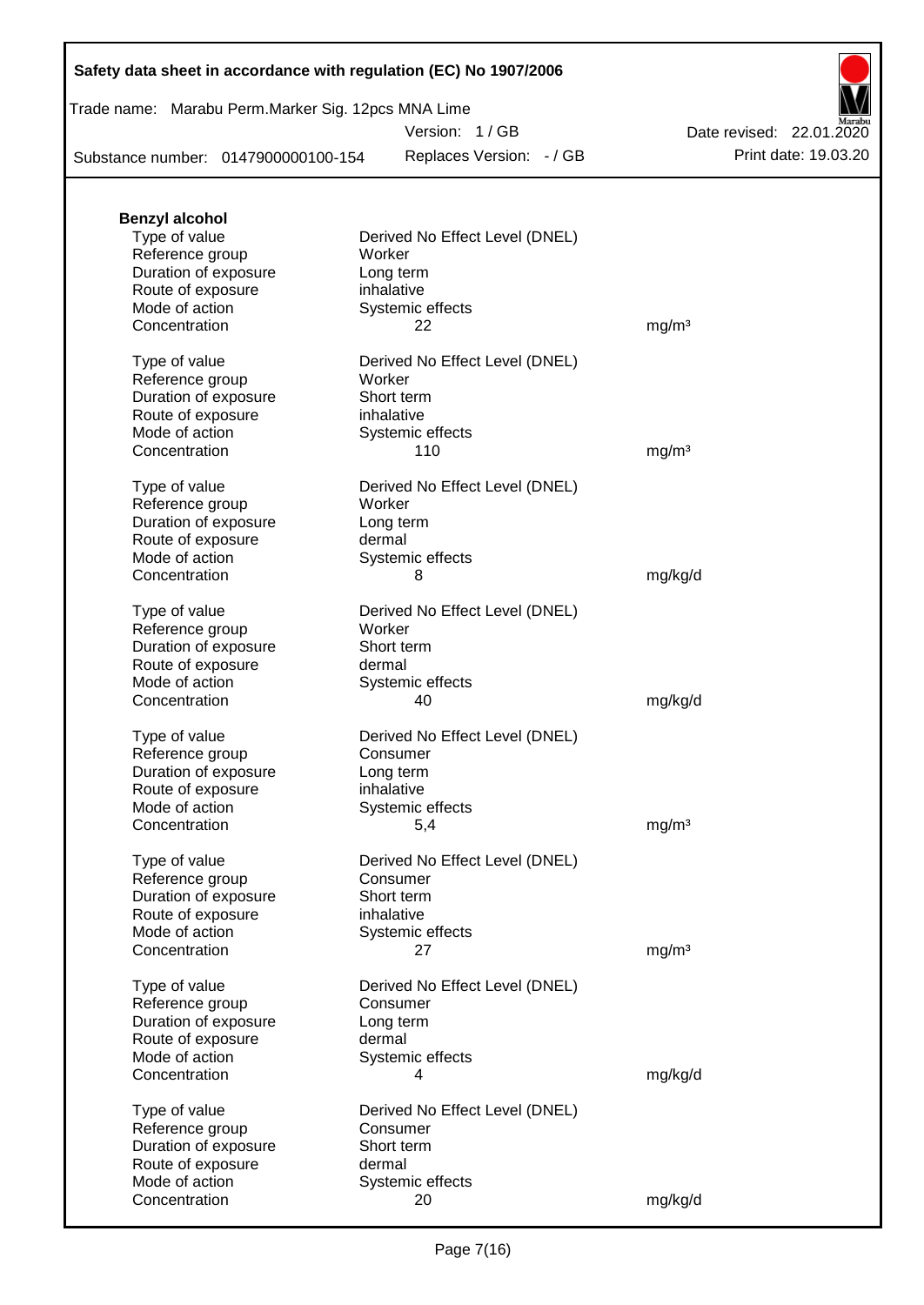| Safety data sheet in accordance with regulation (EC) No 1907/2006 |             |                                |                          |
|-------------------------------------------------------------------|-------------|--------------------------------|--------------------------|
| Trade name: Marabu Perm.Marker Sig. 12pcs MNA Lime                |             |                                |                          |
|                                                                   |             | Version: 1/GB                  | Date revised: 22.01.2020 |
| Substance number: 0147900000100-154                               |             | Replaces Version: - / GB       | Print date: 19.03.20     |
| Type of value                                                     |             | Derived No Effect Level (DNEL) |                          |
| Reference group                                                   |             | Consumer                       |                          |
| Duration of exposure                                              |             | Long term                      |                          |
| Route of exposure                                                 | oral        |                                |                          |
| Mode of action                                                    |             | Systemic effects               |                          |
| Concentration                                                     |             | 4                              | mg/kg/d                  |
| Type of value                                                     |             | Derived No Effect Level (DNEL) |                          |
| Reference group                                                   |             | Consumer                       |                          |
| Duration of exposure                                              |             | Short term                     |                          |
| Route of exposure                                                 | oral        |                                |                          |
| Mode of action                                                    |             | Systemic effects               |                          |
| Concentration                                                     |             | 20                             | mg/kg/d                  |
| <b>Predicted No Effect Concentration (PNEC)</b>                   |             |                                |                          |
|                                                                   |             |                                |                          |
| <b>Ethanol</b>                                                    |             |                                |                          |
| Type of value                                                     | <b>PNEC</b> |                                |                          |
| <b>Type</b><br>Concentration                                      |             | Freshwater<br>0,96             |                          |
|                                                                   |             |                                | mg/l                     |
| Type of value                                                     | <b>PNEC</b> |                                |                          |
| <b>Type</b>                                                       |             | Saltwater                      |                          |
| Concentration                                                     |             | 0,79                           | mg/l                     |
| Type of value                                                     | <b>PNEC</b> |                                |                          |
| <b>Type</b>                                                       |             | Water (intermittent release)   |                          |
| Concentration                                                     |             | 2,75                           | mg/l                     |
| Type of value                                                     | <b>PNEC</b> |                                |                          |
| Type                                                              |             | Sewage treatment plant (STP)   |                          |
| Concentration                                                     |             | 580                            | mg/l                     |
|                                                                   |             |                                |                          |
| Type of value                                                     | <b>PNEC</b> |                                |                          |
| <b>Type</b>                                                       |             | Freshwater sediment            |                          |
| Concentration                                                     |             | 3,6                            | mg/kg                    |
|                                                                   | <b>PNEC</b> |                                |                          |
| Type of value<br><b>Type</b>                                      |             | Marine sediment                |                          |
| Concentration                                                     |             | 2,9                            | mg/kg                    |
|                                                                   |             |                                |                          |
| Type of value                                                     | <b>PNEC</b> |                                |                          |
| <b>Type</b>                                                       | Soil        |                                |                          |
| Concentration                                                     |             | 0,63                           | mg/kg                    |
|                                                                   |             |                                |                          |
| 1-Methoxy-2-propanol                                              |             |                                |                          |
| Type of value                                                     | <b>PNEC</b> |                                |                          |
| <b>Type</b>                                                       |             | Freshwater                     |                          |
| Concentration                                                     |             | 10                             | mg/l                     |
| Type of value                                                     | <b>PNEC</b> |                                |                          |
| <b>Type</b>                                                       | Water       |                                |                          |
| Concentration                                                     |             | 41,6                           | mg/kg                    |
|                                                                   |             |                                |                          |
| Type of value                                                     | <b>PNEC</b> |                                |                          |
| <b>Type</b>                                                       |             | Sediment                       |                          |
| Concentration                                                     |             | 41,6                           | mg/kg                    |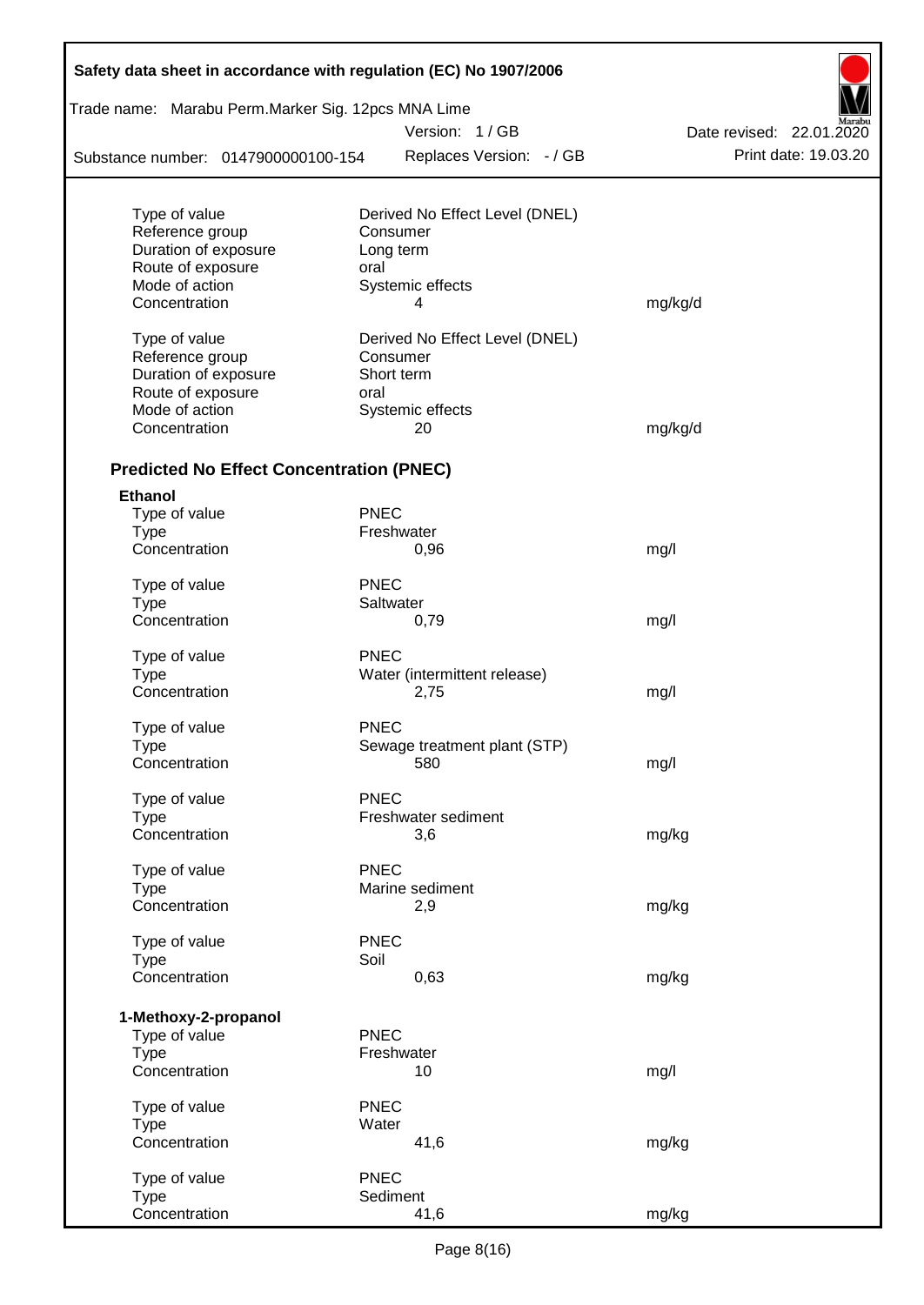| Safety data sheet in accordance with regulation (EC) No 1907/2006<br>Trade name: Marabu Perm.Marker Sig. 12pcs MNA Lime |                              |                          |                      |  |  |  |  |  |
|-------------------------------------------------------------------------------------------------------------------------|------------------------------|--------------------------|----------------------|--|--|--|--|--|
|                                                                                                                         | Version: 1/GB                | Date revised: 22.01.2020 |                      |  |  |  |  |  |
| Substance number: 0147900000100-154                                                                                     |                              | Replaces Version: - / GB | Print date: 19.03.20 |  |  |  |  |  |
| Type of value                                                                                                           | <b>PNEC</b>                  |                          |                      |  |  |  |  |  |
| <b>Type</b>                                                                                                             | Marine sediment              |                          |                      |  |  |  |  |  |
| Concentration                                                                                                           | 4,17                         | mg/kg                    |                      |  |  |  |  |  |
| Type of value                                                                                                           | <b>PNEC</b>                  |                          |                      |  |  |  |  |  |
| <b>Type</b>                                                                                                             | Soil                         |                          |                      |  |  |  |  |  |
| Concentration                                                                                                           | 2,47                         | mg/kg                    |                      |  |  |  |  |  |
| Type of value                                                                                                           | <b>PNEC</b>                  |                          |                      |  |  |  |  |  |
| <b>Type</b>                                                                                                             | Sewage treatment plant (STP) |                          |                      |  |  |  |  |  |
| Concentration                                                                                                           | 100                          | mg/l                     |                      |  |  |  |  |  |
| <b>Benzyl alcohol</b>                                                                                                   |                              |                          |                      |  |  |  |  |  |
| Type of value                                                                                                           | <b>PNEC</b>                  |                          |                      |  |  |  |  |  |
| <b>Type</b>                                                                                                             | Freshwater                   |                          |                      |  |  |  |  |  |
| Concentration                                                                                                           | 1                            | mg/l                     |                      |  |  |  |  |  |
| Type of value                                                                                                           | <b>PNEC</b>                  |                          |                      |  |  |  |  |  |
| <b>Type</b>                                                                                                             | Saltwater                    |                          |                      |  |  |  |  |  |
| Concentration                                                                                                           | 0,1                          | mg/l                     |                      |  |  |  |  |  |
| Type of value                                                                                                           | <b>PNEC</b>                  |                          |                      |  |  |  |  |  |
| <b>Type</b>                                                                                                             | Water (intermittent release) |                          |                      |  |  |  |  |  |
| Concentration                                                                                                           | 2,3                          | mg/l                     |                      |  |  |  |  |  |
| Type of value                                                                                                           | <b>PNEC</b>                  |                          |                      |  |  |  |  |  |
| <b>Type</b>                                                                                                             | Sewage treatment plant (STP) |                          |                      |  |  |  |  |  |
| Concentration                                                                                                           | 39                           | mg/l                     |                      |  |  |  |  |  |
| Type of value                                                                                                           | <b>PNEC</b>                  |                          |                      |  |  |  |  |  |
| <b>Type</b>                                                                                                             | Freshwater sediment          |                          |                      |  |  |  |  |  |
| Concentration                                                                                                           | 5,27                         | mg/kg                    |                      |  |  |  |  |  |
| Type of value                                                                                                           | <b>PNEC</b>                  |                          |                      |  |  |  |  |  |
| <b>Type</b>                                                                                                             | Marine sediment              |                          |                      |  |  |  |  |  |
| Concentration                                                                                                           | 0,527                        | mg/kg                    |                      |  |  |  |  |  |
| Type of value                                                                                                           | <b>PNEC</b>                  |                          |                      |  |  |  |  |  |
| <b>Type</b>                                                                                                             | Soil                         |                          |                      |  |  |  |  |  |
| Concentration                                                                                                           | 0,456                        | mg/kg                    |                      |  |  |  |  |  |
|                                                                                                                         |                              |                          |                      |  |  |  |  |  |

### **8.2. Exposure controls**

#### **Exposure controls**

Provide adequate ventilation. Where reasonably practicable this should be achieved by the use of local exhaust ventilation and good general extraction. If these are not sufficient to maintain concentrations of particulates and solvent vapour below the OEL, suitable respiratory protection must be worn.

#### **Respiratory protection**

If workers are exposed to concentrations above the exposure limit they must use appropriate, certified respirators. Full mask, filter A

#### **Hand protection**

There is no one glove material or combination of materials that will give unlimited resistance to any individual or combination of chemicals.

For prolonged or repeated handling nitrile rubber gloves with textile undergloves are required. Material thickness  $\rightarrow$  0,5 mm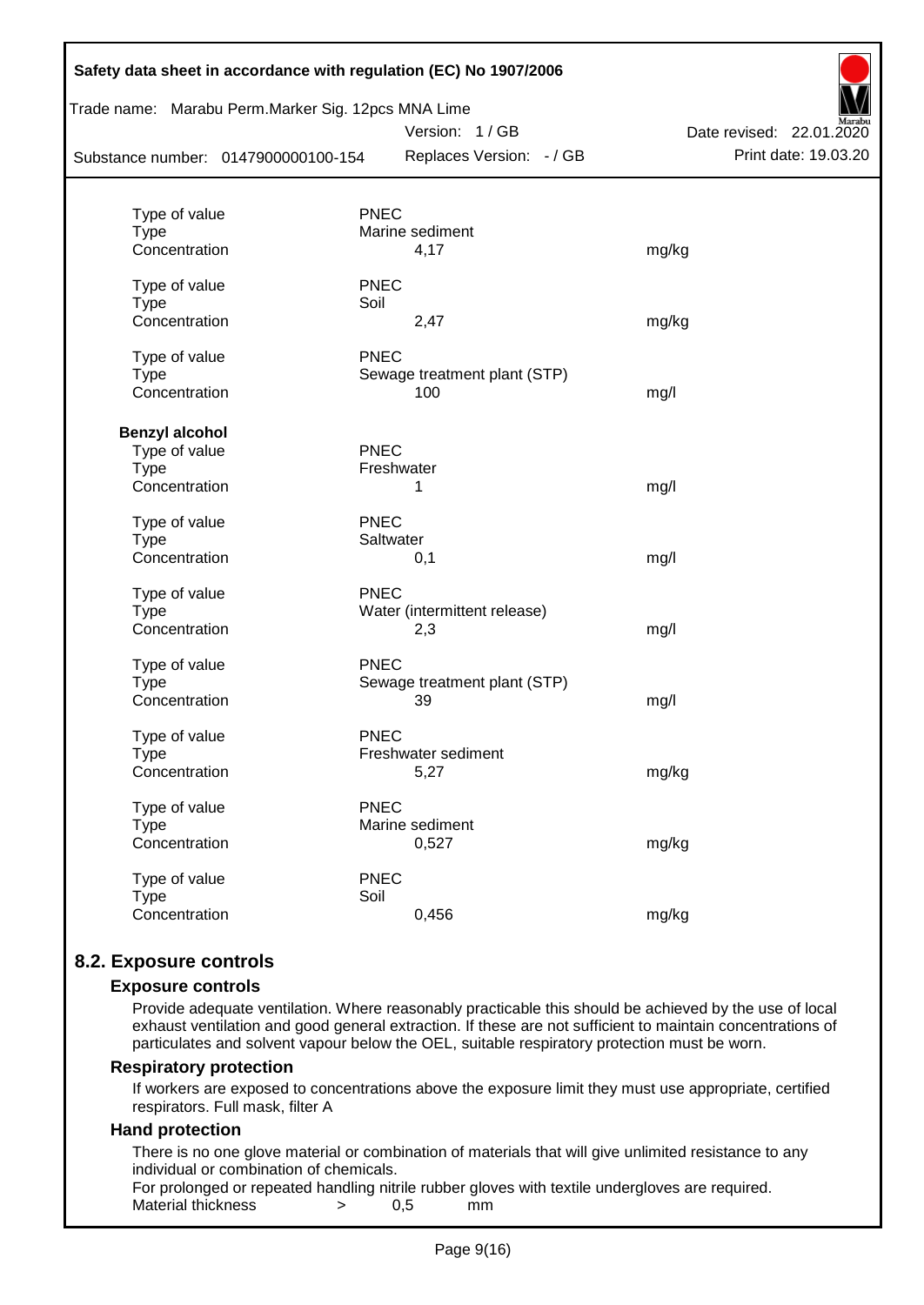| Safety data sheet in accordance with regulation (EC) No 1907/2006                                                                                                                                                                                                                                                                                                                            |                                                 |     |     |                                                                                                                                                                                                                                                                                                                    |
|----------------------------------------------------------------------------------------------------------------------------------------------------------------------------------------------------------------------------------------------------------------------------------------------------------------------------------------------------------------------------------------------|-------------------------------------------------|-----|-----|--------------------------------------------------------------------------------------------------------------------------------------------------------------------------------------------------------------------------------------------------------------------------------------------------------------------|
| Trade name: Marabu Perm.Marker Sig. 12pcs MNA Lime                                                                                                                                                                                                                                                                                                                                           |                                                 |     |     |                                                                                                                                                                                                                                                                                                                    |
|                                                                                                                                                                                                                                                                                                                                                                                              | Version: 1/GB                                   |     |     | Date revised: 22.01.2020                                                                                                                                                                                                                                                                                           |
| Substance number: 0147900000100-154                                                                                                                                                                                                                                                                                                                                                          | Replaces Version: - / GB                        |     |     | Print date: 19.03.20                                                                                                                                                                                                                                                                                               |
| Breakthrough time<br>$\prec$<br>The breakthrough time must be greater than the end use time of the product.<br>replacement must be followed.<br>Gloves should be replaced regularly and if there is any sign of damage to the glove material.<br>Always ensure that gloves are free from defects and that they are stored and used correctly.<br>maintenance.<br>once exposure has occurred. | 30                                              | min |     | The instructions and information provided by the glove manufacturer on use, storage, maintenance and<br>The performance or effectiveness of the glove may be reduced by physical/ chemical damage and poor<br>Barrier creams may help to protect the exposed areas of the skin, they should however not be applied |
| Eye protection                                                                                                                                                                                                                                                                                                                                                                               |                                                 |     |     |                                                                                                                                                                                                                                                                                                                    |
| Use safety eyewear designed to protect against splash of liquids.                                                                                                                                                                                                                                                                                                                            |                                                 |     |     |                                                                                                                                                                                                                                                                                                                    |
| <b>Body protection</b>                                                                                                                                                                                                                                                                                                                                                                       |                                                 |     |     |                                                                                                                                                                                                                                                                                                                    |
| Cotton or cotton/synthetic overalls or coveralls are normally suitable.                                                                                                                                                                                                                                                                                                                      |                                                 |     |     |                                                                                                                                                                                                                                                                                                                    |
| <b>SECTION 9: Physical and chemical properties</b>                                                                                                                                                                                                                                                                                                                                           |                                                 |     |     |                                                                                                                                                                                                                                                                                                                    |
| 9.1. Information on basic physical and chemical properties                                                                                                                                                                                                                                                                                                                                   |                                                 |     |     |                                                                                                                                                                                                                                                                                                                    |
| <b>Form</b>                                                                                                                                                                                                                                                                                                                                                                                  | liquid                                          |     |     |                                                                                                                                                                                                                                                                                                                    |
| <b>Colour</b>                                                                                                                                                                                                                                                                                                                                                                                | coloured                                        |     |     |                                                                                                                                                                                                                                                                                                                    |
| <b>Odour</b>                                                                                                                                                                                                                                                                                                                                                                                 | mild, alcoholic                                 |     |     |                                                                                                                                                                                                                                                                                                                    |
| <b>Odour threshold</b>                                                                                                                                                                                                                                                                                                                                                                       |                                                 |     |     |                                                                                                                                                                                                                                                                                                                    |
| Remarks                                                                                                                                                                                                                                                                                                                                                                                      | No data available                               |     |     |                                                                                                                                                                                                                                                                                                                    |
| pH value                                                                                                                                                                                                                                                                                                                                                                                     |                                                 |     |     |                                                                                                                                                                                                                                                                                                                    |
| Value                                                                                                                                                                                                                                                                                                                                                                                        | 5,5                                             | to  | 7,5 |                                                                                                                                                                                                                                                                                                                    |
| <b>Melting point</b><br>Remarks                                                                                                                                                                                                                                                                                                                                                              | not determined                                  |     |     |                                                                                                                                                                                                                                                                                                                    |
| <b>Freezing point</b>                                                                                                                                                                                                                                                                                                                                                                        |                                                 |     |     |                                                                                                                                                                                                                                                                                                                    |
| <b>Remarks</b>                                                                                                                                                                                                                                                                                                                                                                               | not determined                                  |     |     |                                                                                                                                                                                                                                                                                                                    |
| Initial boiling point and boiling range                                                                                                                                                                                                                                                                                                                                                      |                                                 |     |     |                                                                                                                                                                                                                                                                                                                    |
| Value                                                                                                                                                                                                                                                                                                                                                                                        | 80                                              | to  | 90  | $\rm ^{\circ}C$                                                                                                                                                                                                                                                                                                    |
| <b>Flash point</b>                                                                                                                                                                                                                                                                                                                                                                           |                                                 |     |     |                                                                                                                                                                                                                                                                                                                    |
| Value                                                                                                                                                                                                                                                                                                                                                                                        | 35                                              |     |     | $^{\circ}C$                                                                                                                                                                                                                                                                                                        |
| Method                                                                                                                                                                                                                                                                                                                                                                                       | ASTM D 6450 (CCCFP)                             |     |     |                                                                                                                                                                                                                                                                                                                    |
| Evaporation rate (ether $= 1$ ) :                                                                                                                                                                                                                                                                                                                                                            |                                                 |     |     |                                                                                                                                                                                                                                                                                                                    |
| Remarks                                                                                                                                                                                                                                                                                                                                                                                      | not determined                                  |     |     |                                                                                                                                                                                                                                                                                                                    |
| Flammability (solid, gas)<br>Not applicable                                                                                                                                                                                                                                                                                                                                                  |                                                 |     |     |                                                                                                                                                                                                                                                                                                                    |
| Upper/lower flammability or explosive limits                                                                                                                                                                                                                                                                                                                                                 |                                                 |     |     |                                                                                                                                                                                                                                                                                                                    |
| Lower explosion limit<br>Upper explosion limit<br>Source                                                                                                                                                                                                                                                                                                                                     | 1,5<br>appr.<br>15<br>appr.<br>Literature value |     |     | %(V)<br>%(V)                                                                                                                                                                                                                                                                                                       |
| <b>Vapour density</b>                                                                                                                                                                                                                                                                                                                                                                        |                                                 |     |     |                                                                                                                                                                                                                                                                                                                    |
| Remarks                                                                                                                                                                                                                                                                                                                                                                                      | not determined                                  |     |     |                                                                                                                                                                                                                                                                                                                    |
| <b>Density</b>                                                                                                                                                                                                                                                                                                                                                                               |                                                 |     |     |                                                                                                                                                                                                                                                                                                                    |
| Remarks                                                                                                                                                                                                                                                                                                                                                                                      | not determined                                  |     |     |                                                                                                                                                                                                                                                                                                                    |
| Solubility in water                                                                                                                                                                                                                                                                                                                                                                          |                                                 |     |     |                                                                                                                                                                                                                                                                                                                    |
| Remarks                                                                                                                                                                                                                                                                                                                                                                                      | partially miscible                              |     |     |                                                                                                                                                                                                                                                                                                                    |
| <b>Partition coefficient: n-octanol/water</b>                                                                                                                                                                                                                                                                                                                                                |                                                 |     |     |                                                                                                                                                                                                                                                                                                                    |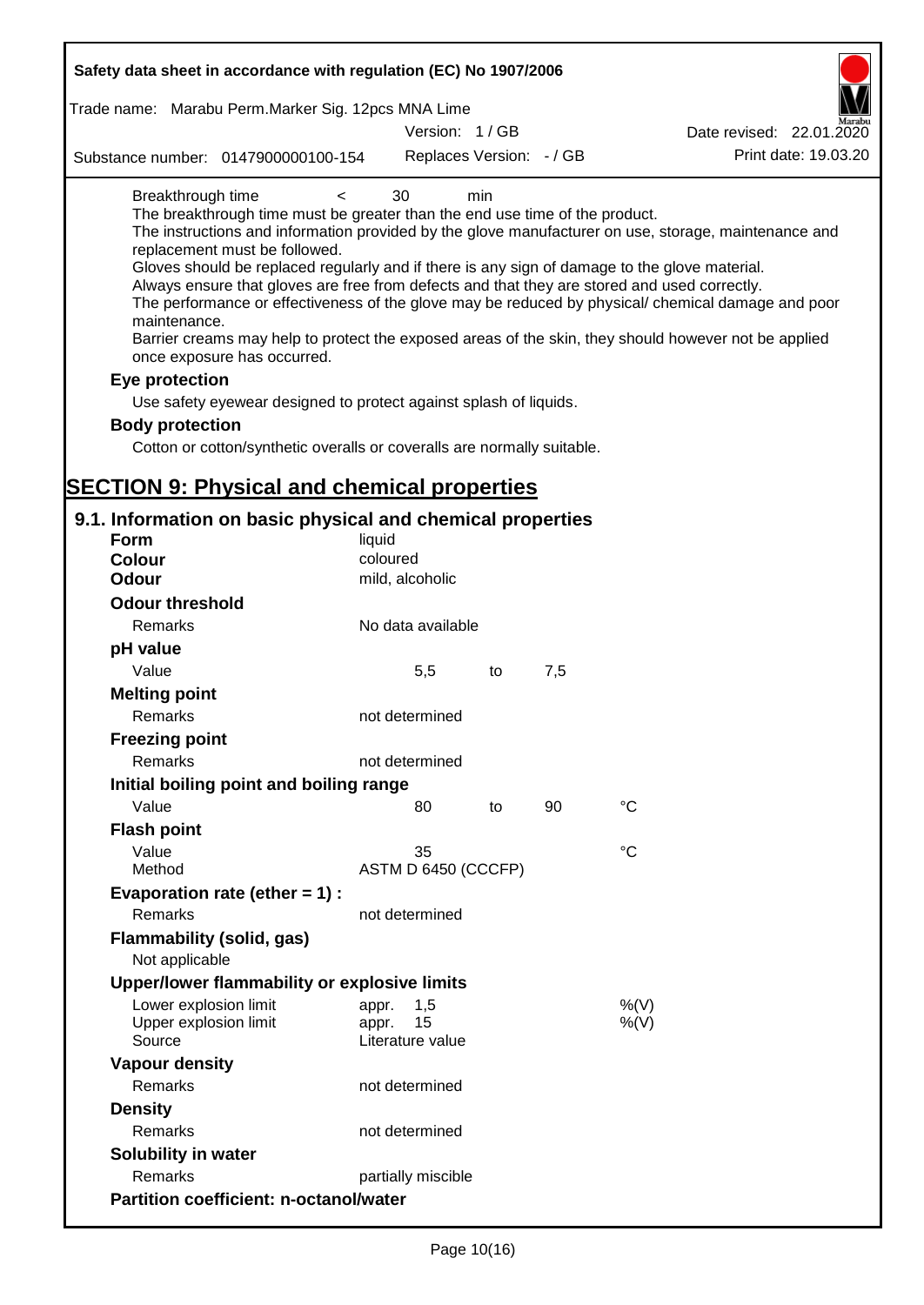| Safety data sheet in accordance with regulation (EC) No 1907/2006 |                                                                                                                                              |            |                                                  |    |   |                 |                                                                                                        |
|-------------------------------------------------------------------|----------------------------------------------------------------------------------------------------------------------------------------------|------------|--------------------------------------------------|----|---|-----------------|--------------------------------------------------------------------------------------------------------|
| Trade name: Marabu Perm.Marker Sig. 12pcs MNA Lime                |                                                                                                                                              |            | Version: 1/GB                                    |    |   |                 | Date revised: 22.01.2020                                                                               |
| Substance number: 0147900000100-154                               |                                                                                                                                              |            | Replaces Version: - / GB                         |    |   |                 | Print date: 19.03.20                                                                                   |
| Remarks                                                           |                                                                                                                                              |            | Not applicable                                   |    |   |                 |                                                                                                        |
| Ignition temperature                                              |                                                                                                                                              |            |                                                  |    |   |                 |                                                                                                        |
| Value                                                             |                                                                                                                                              | appr.      | 287                                              |    |   | $\rm ^{\circ}C$ |                                                                                                        |
| Source                                                            |                                                                                                                                              |            | Literature value                                 |    |   |                 |                                                                                                        |
| <b>Viscosity</b>                                                  |                                                                                                                                              |            |                                                  |    |   |                 |                                                                                                        |
| Value                                                             |                                                                                                                                              |            | 3                                                | to | 6 | mPa.s           |                                                                                                        |
| <b>Efflux time</b>                                                |                                                                                                                                              |            |                                                  |    |   |                 |                                                                                                        |
| Remarks                                                           |                                                                                                                                              |            | not determined                                   |    |   |                 |                                                                                                        |
| <b>Explosive properties</b>                                       |                                                                                                                                              |            |                                                  |    |   |                 |                                                                                                        |
| evaluation                                                        |                                                                                                                                              | no         |                                                  |    |   |                 |                                                                                                        |
| <b>Oxidising properties</b>                                       |                                                                                                                                              |            |                                                  |    |   |                 |                                                                                                        |
| evaluation                                                        |                                                                                                                                              | None known |                                                  |    |   |                 |                                                                                                        |
| 9.2. Other information                                            |                                                                                                                                              |            |                                                  |    |   |                 |                                                                                                        |
| <b>Other information</b>                                          |                                                                                                                                              |            |                                                  |    |   |                 |                                                                                                        |
|                                                                   |                                                                                                                                              |            |                                                  |    |   |                 | The physical specifications are approximate values and refer to the used safety relevant component(s). |
|                                                                   |                                                                                                                                              |            |                                                  |    |   |                 |                                                                                                        |
| <b>SECTION 10: Stability and reactivity</b>                       |                                                                                                                                              |            |                                                  |    |   |                 |                                                                                                        |
| 10.1. Reactivity                                                  | No hazardous reactions when stored and handled according to prescribed instructions.                                                         |            |                                                  |    |   |                 |                                                                                                        |
| 10.2. Chemical stability                                          | Stable under recommended storage and handling conditions (see section 7).                                                                    |            |                                                  |    |   |                 |                                                                                                        |
| exothermic reactions.                                             | 10.3. Possibility of hazardous reactions<br>Keep away from oxidising agents, strongly alkaline and strongly acid materials in order to avoid |            |                                                  |    |   |                 |                                                                                                        |
| 10.4. Conditions to avoid                                         | When exposed to high temperatures may produce hazardous decomposition products.                                                              |            |                                                  |    |   |                 |                                                                                                        |
| 10.5. Incompatible materials                                      | No hazardous reactions when stored and handled according to prescribed instructions.                                                         |            |                                                  |    |   |                 |                                                                                                        |
|                                                                   | 10.6. Hazardous decomposition products                                                                                                       |            |                                                  |    |   |                 |                                                                                                        |
|                                                                   | See chapter 5.2 (Firefighting measures - Special hazards arising from the substance or mixture).                                             |            |                                                  |    |   |                 |                                                                                                        |
| <b>SECTION 11: Toxicological information</b>                      |                                                                                                                                              |            |                                                  |    |   |                 |                                                                                                        |
|                                                                   | 11.1. Information on toxicological effects                                                                                                   |            |                                                  |    |   |                 |                                                                                                        |
| <b>Acute oral toxicity</b>                                        |                                                                                                                                              |            |                                                  |    |   |                 |                                                                                                        |
| <b>ATE</b>                                                        | $\geq$                                                                                                                                       |            | 2.000                                            |    |   | mg/kg           |                                                                                                        |
| Method                                                            |                                                                                                                                              |            | calculated value (Regulation (EC) No. 1272/2008) |    |   |                 |                                                                                                        |
|                                                                   | <b>Acute oral toxicity (Components)</b>                                                                                                      |            |                                                  |    |   |                 |                                                                                                        |
| 1-Methoxy-2-propanol                                              |                                                                                                                                              |            |                                                  |    |   |                 |                                                                                                        |
| <b>Species</b><br>LD50                                            | rat                                                                                                                                          |            | 5200                                             |    |   | mg/kg           |                                                                                                        |
| <b>Benzyl alcohol</b>                                             |                                                                                                                                              |            |                                                  |    |   |                 |                                                                                                        |
| <b>Species</b>                                                    | rat                                                                                                                                          |            |                                                  |    |   |                 |                                                                                                        |
| LD50                                                              |                                                                                                                                              |            | 1620                                             |    |   | mg/kg           |                                                                                                        |
| <b>Acute dermal toxicity</b>                                      |                                                                                                                                              |            |                                                  |    |   |                 |                                                                                                        |
| Remarks                                                           |                                                                                                                                              |            |                                                  |    |   |                 | Based on available data, the classification criteria are not met.                                      |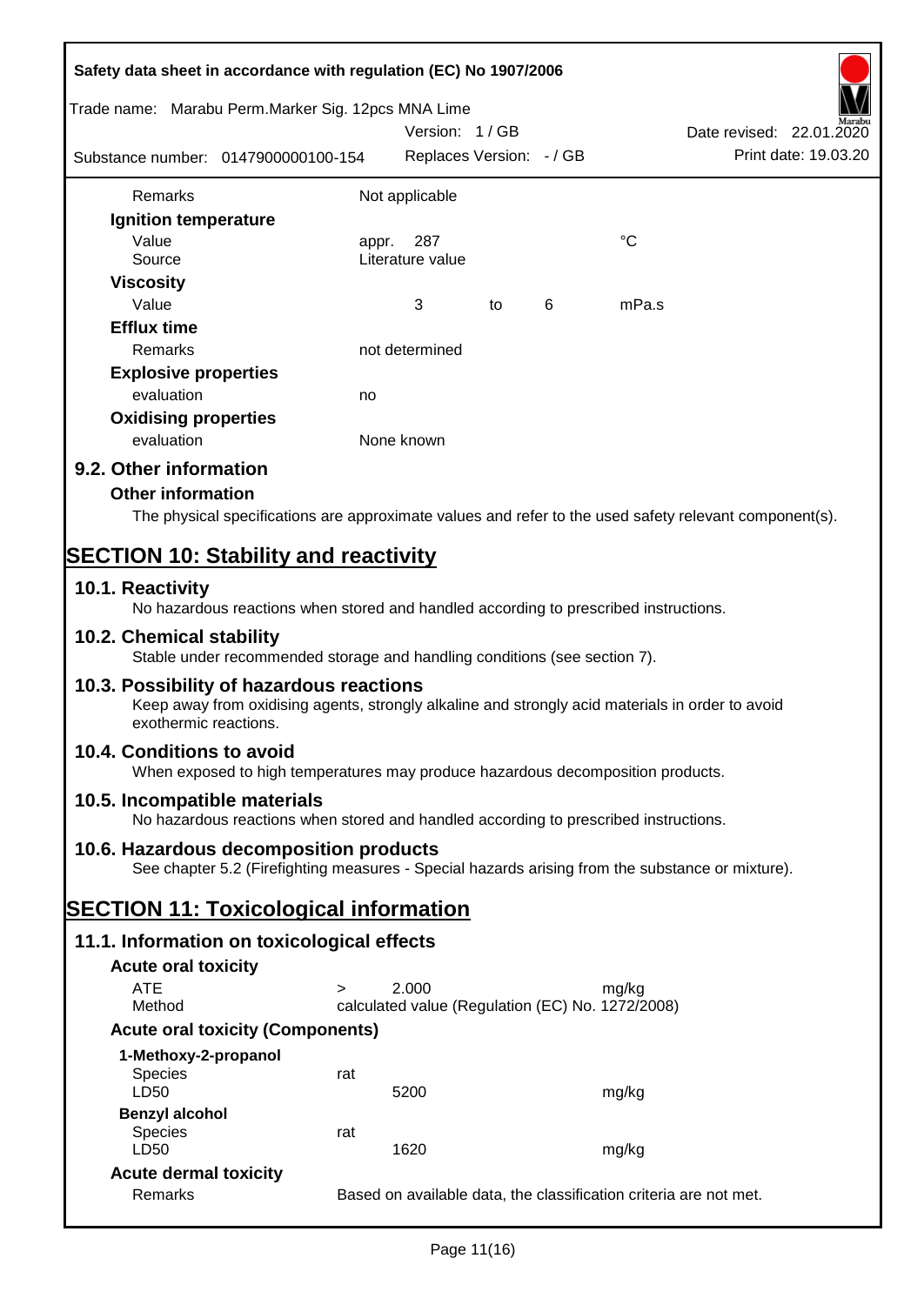| Trade name: Marabu Perm.Marker Sig. 12pcs MNA Lime<br>Substance number: 0147900000100-154 |                 |       | Version: 1/GB<br>Replaces Version: - / GB        | Date revised: 22.01.2020<br>Print date: 19.03.20                                                                                                                                                                                                                                                                                                                                                                      |
|-------------------------------------------------------------------------------------------|-----------------|-------|--------------------------------------------------|-----------------------------------------------------------------------------------------------------------------------------------------------------------------------------------------------------------------------------------------------------------------------------------------------------------------------------------------------------------------------------------------------------------------------|
|                                                                                           |                 |       |                                                  |                                                                                                                                                                                                                                                                                                                                                                                                                       |
| <b>Acute dermal toxicity (Components)</b>                                                 |                 |       |                                                  |                                                                                                                                                                                                                                                                                                                                                                                                                       |
| 1-Methoxy-2-propanol                                                                      |                 |       |                                                  |                                                                                                                                                                                                                                                                                                                                                                                                                       |
| <b>Species</b><br>LD50                                                                    | rabbit          | 14000 |                                                  | mg/kg                                                                                                                                                                                                                                                                                                                                                                                                                 |
| <b>Acute inhalational toxicity</b>                                                        |                 |       |                                                  |                                                                                                                                                                                                                                                                                                                                                                                                                       |
| <b>ATE</b>                                                                                | $\geq$          | 20    |                                                  | mg/l                                                                                                                                                                                                                                                                                                                                                                                                                  |
| Administration/Form                                                                       | Vapors          |       |                                                  |                                                                                                                                                                                                                                                                                                                                                                                                                       |
| Method                                                                                    |                 |       | calculated value (Regulation (EC) No. 1272/2008) |                                                                                                                                                                                                                                                                                                                                                                                                                       |
| Remarks                                                                                   |                 |       |                                                  | Based on available data, the classification criteria are not met.                                                                                                                                                                                                                                                                                                                                                     |
| <b>Acute inhalative toxicity (Components)</b>                                             |                 |       |                                                  |                                                                                                                                                                                                                                                                                                                                                                                                                       |
| <b>Benzyl alcohol</b>                                                                     |                 |       |                                                  |                                                                                                                                                                                                                                                                                                                                                                                                                       |
| Species<br>LD <sub>0</sub>                                                                | rat             | 4,178 |                                                  | mg/l                                                                                                                                                                                                                                                                                                                                                                                                                  |
| Duration of exposure                                                                      |                 | 4     | h                                                |                                                                                                                                                                                                                                                                                                                                                                                                                       |
| Administration/Form                                                                       | Dust/Mist       |       |                                                  |                                                                                                                                                                                                                                                                                                                                                                                                                       |
| Method                                                                                    | <b>OECD 403</b> |       |                                                  |                                                                                                                                                                                                                                                                                                                                                                                                                       |
| <b>Benzyl alcohol</b><br>Species                                                          |                 |       |                                                  |                                                                                                                                                                                                                                                                                                                                                                                                                       |
| LD50                                                                                      | rat<br>$\geq$   | 5     |                                                  | mg/l                                                                                                                                                                                                                                                                                                                                                                                                                  |
| Duration of exposure                                                                      |                 | 4     | h                                                |                                                                                                                                                                                                                                                                                                                                                                                                                       |
| Administration/Form                                                                       | Dust/Mist       |       |                                                  |                                                                                                                                                                                                                                                                                                                                                                                                                       |
| Method                                                                                    | <b>OECD 403</b> |       |                                                  |                                                                                                                                                                                                                                                                                                                                                                                                                       |
| <b>Skin corrosion/irritation</b>                                                          |                 |       |                                                  |                                                                                                                                                                                                                                                                                                                                                                                                                       |
| Remarks                                                                                   |                 |       |                                                  | Based on available data, the classification criteria are not met.                                                                                                                                                                                                                                                                                                                                                     |
| Serious eye damage/irritation                                                             |                 |       |                                                  |                                                                                                                                                                                                                                                                                                                                                                                                                       |
| evaluation<br>Remarks                                                                     | irritant        |       | The classification criteria are met.             |                                                                                                                                                                                                                                                                                                                                                                                                                       |
| <b>Sensitization</b>                                                                      |                 |       |                                                  |                                                                                                                                                                                                                                                                                                                                                                                                                       |
| Remarks                                                                                   |                 |       |                                                  | Based on available data, the classification criteria are not met.                                                                                                                                                                                                                                                                                                                                                     |
|                                                                                           |                 |       |                                                  |                                                                                                                                                                                                                                                                                                                                                                                                                       |
| <b>Mutagenicity</b><br>Remarks                                                            |                 |       |                                                  | Based on available data, the classification criteria are not met.                                                                                                                                                                                                                                                                                                                                                     |
| <b>Reproductive toxicity</b>                                                              |                 |       |                                                  |                                                                                                                                                                                                                                                                                                                                                                                                                       |
| Remarks                                                                                   |                 |       |                                                  | Based on available data, the classification criteria are not met.                                                                                                                                                                                                                                                                                                                                                     |
|                                                                                           |                 |       |                                                  |                                                                                                                                                                                                                                                                                                                                                                                                                       |
| Carcinogenicity<br>Remarks                                                                |                 |       |                                                  |                                                                                                                                                                                                                                                                                                                                                                                                                       |
|                                                                                           |                 |       |                                                  | Based on available data, the classification criteria are not met.                                                                                                                                                                                                                                                                                                                                                     |
| <b>Specific Target Organ Toxicity (STOT)</b>                                              |                 |       |                                                  |                                                                                                                                                                                                                                                                                                                                                                                                                       |
| <b>Single exposure</b>                                                                    |                 |       |                                                  |                                                                                                                                                                                                                                                                                                                                                                                                                       |
| Remarks                                                                                   |                 |       | The classification criteria are met.             |                                                                                                                                                                                                                                                                                                                                                                                                                       |
| evaluation                                                                                |                 |       | May cause drowsiness or dizziness.               |                                                                                                                                                                                                                                                                                                                                                                                                                       |
| <b>Repeated exposure</b><br>Remarks                                                       |                 |       |                                                  | Based on available data, the classification criteria are not met.                                                                                                                                                                                                                                                                                                                                                     |
| <b>Aspiration hazard</b>                                                                  |                 |       |                                                  |                                                                                                                                                                                                                                                                                                                                                                                                                       |
| Based on available data, the classification criteria are not met.                         |                 |       |                                                  |                                                                                                                                                                                                                                                                                                                                                                                                                       |
|                                                                                           |                 |       |                                                  |                                                                                                                                                                                                                                                                                                                                                                                                                       |
| <b>Experience in practice</b>                                                             |                 |       |                                                  |                                                                                                                                                                                                                                                                                                                                                                                                                       |
|                                                                                           |                 |       |                                                  | Exposure to component solvents vapours concentration in excess of the stated occupational exposure<br>limit may result in adverse health effects such as mucous membrane and respiratory system irritation<br>and adverse effects on kidney, liver and central nervous system. Symptoms and signs include headache,<br>dizziness, fatigue, muscular weakness, drowsiness and in extreme cases, loss of consciousness. |

contact with the mixture may cause removal of natural fat from the skin resulting in non-allergic contact

Solvents may cause some of the above effects by absorption through the skin. Repeated or prolonged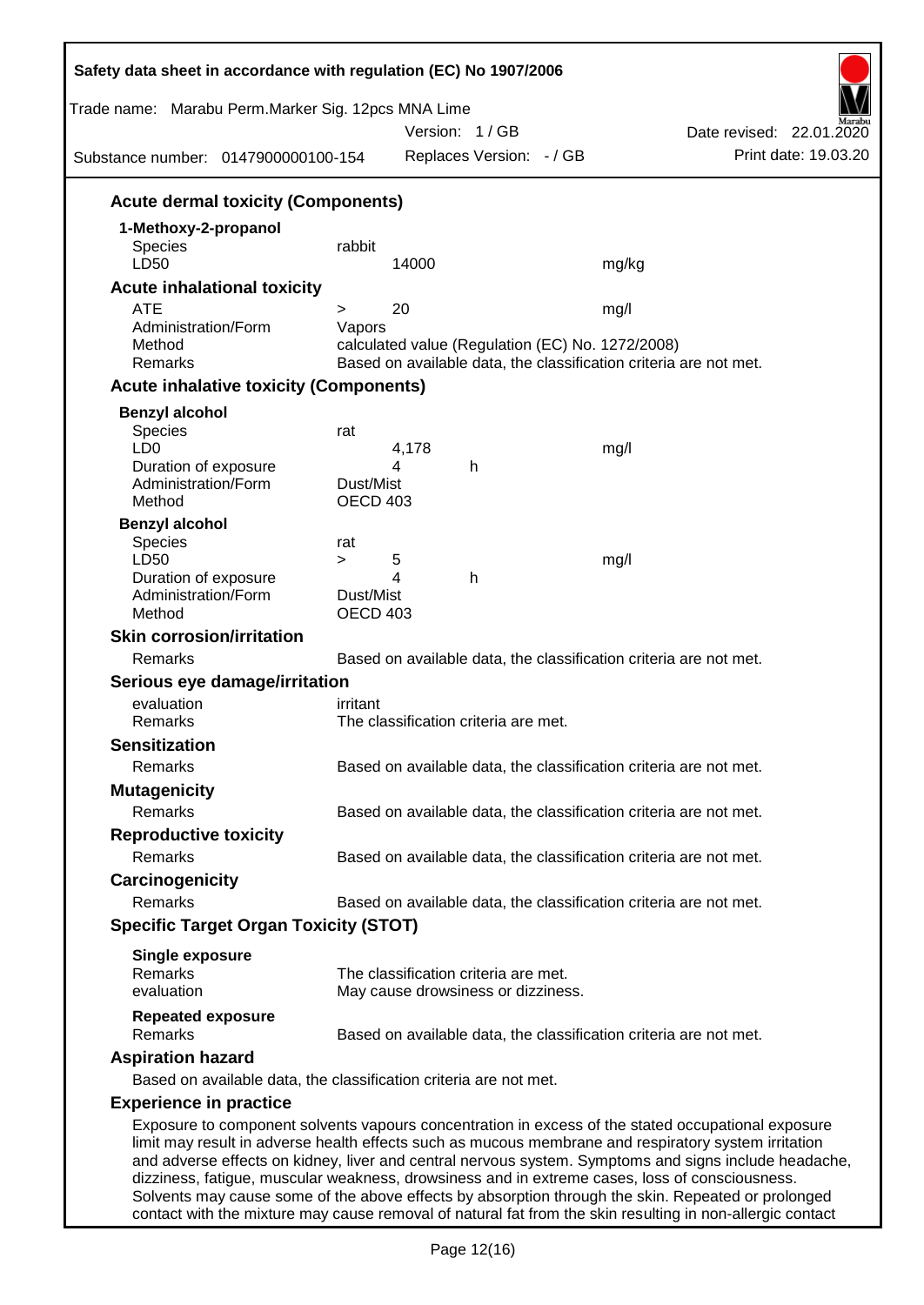| Safety data sheet in accordance with regulation (EC) No 1907/2006                                                                                                                                                                                                                                                                                                                                                                                                                                                                                    |        |                              |                          |                                                    |                                                                                                       |
|------------------------------------------------------------------------------------------------------------------------------------------------------------------------------------------------------------------------------------------------------------------------------------------------------------------------------------------------------------------------------------------------------------------------------------------------------------------------------------------------------------------------------------------------------|--------|------------------------------|--------------------------|----------------------------------------------------|-------------------------------------------------------------------------------------------------------|
| Trade name: Marabu Perm.Marker Sig. 12pcs MNA Lime                                                                                                                                                                                                                                                                                                                                                                                                                                                                                                   |        |                              |                          |                                                    |                                                                                                       |
|                                                                                                                                                                                                                                                                                                                                                                                                                                                                                                                                                      |        |                              | Version: 1/GB            |                                                    | Date revised: 22.01.2020                                                                              |
| Substance number: 0147900000100-154                                                                                                                                                                                                                                                                                                                                                                                                                                                                                                                  |        |                              | Replaces Version: - / GB |                                                    | Print date: 19.03.20                                                                                  |
| dermatitis and absorption through the skin. The liquid splashed in the eyes may cause irritation and<br>known, delayed and immediate effects and also chronic effects of components from short-term and<br>long-term exposure by oral, inhalation and dermal routes of exposure and eye contact.<br><b>Other information</b><br>There are no data available on the mixture itself.<br>The mixture has been assessed following the additivity method of the CLP Regulation (EC) No<br>1272/2008 and classified for toxicological hazards accordingly. |        |                              |                          |                                                    | reversible damage. Ingestion may cause nausea, diarrhoea and vomiting. This takes into account, where |
| <b>SECTION 12: Ecological information</b>                                                                                                                                                                                                                                                                                                                                                                                                                                                                                                            |        |                              |                          |                                                    |                                                                                                       |
| 12.1. Toxicity<br><b>General information</b>                                                                                                                                                                                                                                                                                                                                                                                                                                                                                                         |        |                              |                          |                                                    |                                                                                                       |
| There are no data available on the mixture itself. Do not allow to enter drains or water courses. The<br>and is classified for eco-toxicological properties accordingly. See Sections 2 and 3 for details.                                                                                                                                                                                                                                                                                                                                           |        |                              |                          |                                                    | mixture has been assessed following the summation method of the CLP Regulation (EC) No 1272/2008      |
| <b>Fish toxicity (Components)</b>                                                                                                                                                                                                                                                                                                                                                                                                                                                                                                                    |        |                              |                          |                                                    |                                                                                                       |
| 1-Methoxy-2-propanol<br><b>Species</b>                                                                                                                                                                                                                                                                                                                                                                                                                                                                                                               |        | golden orfe (Leuciscus idus) |                          |                                                    |                                                                                                       |
| LC <sub>0</sub>                                                                                                                                                                                                                                                                                                                                                                                                                                                                                                                                      | $\geq$ | 4600                         |                          | mg/l                                               |                                                                                                       |
| Duration of exposure                                                                                                                                                                                                                                                                                                                                                                                                                                                                                                                                 |        | 96                           | h                        |                                                    |                                                                                                       |
| <b>Daphnia toxicity (Components)</b>                                                                                                                                                                                                                                                                                                                                                                                                                                                                                                                 |        |                              |                          |                                                    |                                                                                                       |
| 1-Methoxy-2-propanol                                                                                                                                                                                                                                                                                                                                                                                                                                                                                                                                 |        |                              |                          |                                                    |                                                                                                       |
| <b>Species</b><br><b>EC50</b>                                                                                                                                                                                                                                                                                                                                                                                                                                                                                                                        |        | Daphnia magna<br>23300       |                          | mg/l                                               |                                                                                                       |
| Duration of exposure                                                                                                                                                                                                                                                                                                                                                                                                                                                                                                                                 |        | 48                           | h                        |                                                    |                                                                                                       |
| <b>Algae toxicity (Components)</b>                                                                                                                                                                                                                                                                                                                                                                                                                                                                                                                   |        |                              |                          |                                                    |                                                                                                       |
| 1-Methoxy-2-propanol                                                                                                                                                                                                                                                                                                                                                                                                                                                                                                                                 |        |                              |                          |                                                    |                                                                                                       |
| <b>Species</b>                                                                                                                                                                                                                                                                                                                                                                                                                                                                                                                                       |        | Desmodesmus                  |                          |                                                    |                                                                                                       |
| EC <sub>50</sub>                                                                                                                                                                                                                                                                                                                                                                                                                                                                                                                                     | >      | 1000                         |                          | mg/l                                               |                                                                                                       |
| Duration of exposure                                                                                                                                                                                                                                                                                                                                                                                                                                                                                                                                 |        | 168                          | h                        |                                                    |                                                                                                       |
| <b>Bacteria toxicity (Components)</b>                                                                                                                                                                                                                                                                                                                                                                                                                                                                                                                |        |                              |                          |                                                    |                                                                                                       |
| 1-Methoxy-2-propanol<br><b>Species</b>                                                                                                                                                                                                                                                                                                                                                                                                                                                                                                               |        | activated sludge             |                          |                                                    |                                                                                                       |
| <b>EC50</b>                                                                                                                                                                                                                                                                                                                                                                                                                                                                                                                                          | $\geq$ | 1000                         |                          | mg/l                                               |                                                                                                       |
| 12.2. Persistence and degradability                                                                                                                                                                                                                                                                                                                                                                                                                                                                                                                  |        |                              |                          |                                                    |                                                                                                       |
| <b>General information</b>                                                                                                                                                                                                                                                                                                                                                                                                                                                                                                                           |        |                              |                          |                                                    |                                                                                                       |
| No data available                                                                                                                                                                                                                                                                                                                                                                                                                                                                                                                                    |        |                              |                          |                                                    |                                                                                                       |
| <b>Biodegradability (Components)</b>                                                                                                                                                                                                                                                                                                                                                                                                                                                                                                                 |        |                              |                          |                                                    |                                                                                                       |
| 1-Methoxy-2-propanol                                                                                                                                                                                                                                                                                                                                                                                                                                                                                                                                 |        |                              |                          |                                                    |                                                                                                       |
| Value                                                                                                                                                                                                                                                                                                                                                                                                                                                                                                                                                |        | 90                           |                          | $\%$                                               |                                                                                                       |
| Duration of test                                                                                                                                                                                                                                                                                                                                                                                                                                                                                                                                     |        | 28                           | d                        |                                                    |                                                                                                       |
| evaluation<br>Method                                                                                                                                                                                                                                                                                                                                                                                                                                                                                                                                 |        | <b>OECD 301 F</b>            |                          | Readily biodegradable (according to OECD criteria) |                                                                                                       |
| 12.3. Bioaccumulative potential                                                                                                                                                                                                                                                                                                                                                                                                                                                                                                                      |        |                              |                          |                                                    |                                                                                                       |
| <b>General information</b>                                                                                                                                                                                                                                                                                                                                                                                                                                                                                                                           |        |                              |                          |                                                    |                                                                                                       |
| There are no data available on the mixture itself.                                                                                                                                                                                                                                                                                                                                                                                                                                                                                                   |        |                              |                          |                                                    |                                                                                                       |
| <b>Partition coefficient: n-octanol/water</b>                                                                                                                                                                                                                                                                                                                                                                                                                                                                                                        |        |                              |                          |                                                    |                                                                                                       |
| Remarks                                                                                                                                                                                                                                                                                                                                                                                                                                                                                                                                              |        | Not applicable               |                          |                                                    |                                                                                                       |
|                                                                                                                                                                                                                                                                                                                                                                                                                                                                                                                                                      |        |                              |                          |                                                    |                                                                                                       |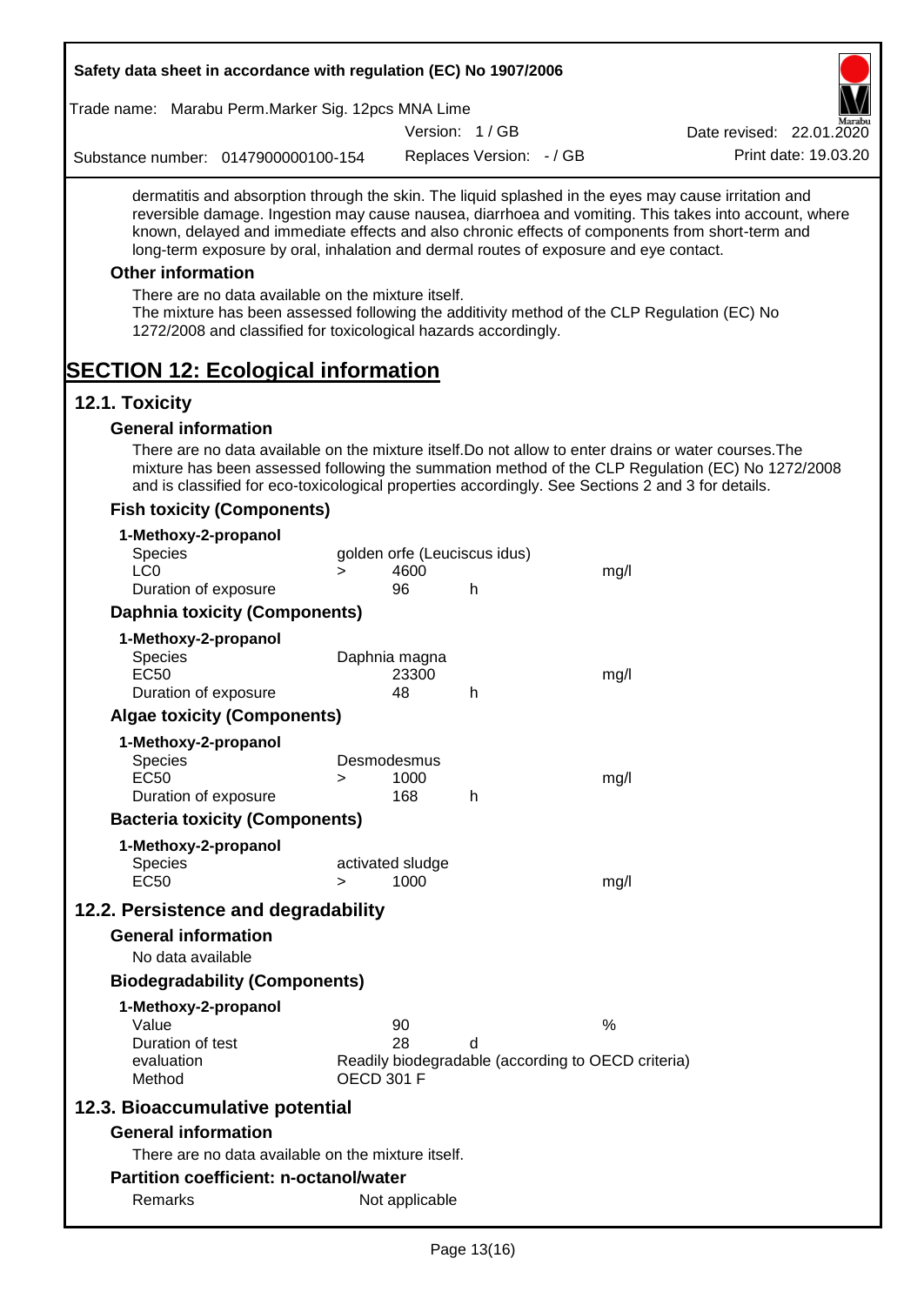### **Safety data sheet in accordance with regulation (EC) No 1907/2006**

Trade name: Marabu Perm.Marker Sig. 12pcs MNA Lime

Version: 1 / GB

Substance number: 0147900000100-154

Replaces Version: - / GB Print date: 19.03.20 Date revised: 22.01.2020

# **12.4. Mobility in soil**

### **General information**

There are no data available on the mixture itself.

### **12.5. Results of PBT and vPvB assessment**

### **General information**

There are no data available on the mixture itself.

### **12.6. Other adverse effects**

### **General information**

There are no data available on the mixture itself.

## **SECTION 13: Disposal considerations**

### **13.1. Waste treatment methods**

### **Disposal recommendations for the product**

Do not allow to enter drains or water courses. Wastes and emptied containers should be classified in accordance with relevant national regulation. The European Waste Catalogue classification of this product, when disposed of as waste is EWC waste code 08 03 12\* waste ink containing dangerous substances If this product is mixed with other wastes, the original waste product code may no longer apply and the appropriate code should be assigned. For further information contact your local waste authority.

### **Disposal recommendations for packaging**

Using information provided in this safety data sheet, advice should be obtained from the relevant waste authority on the classification of empty containers. Empty containers must be scrapped or reconditioned.

Not emptied containers are hazardous waste (waste code number 150110).

## **SECTION 14: Transport information**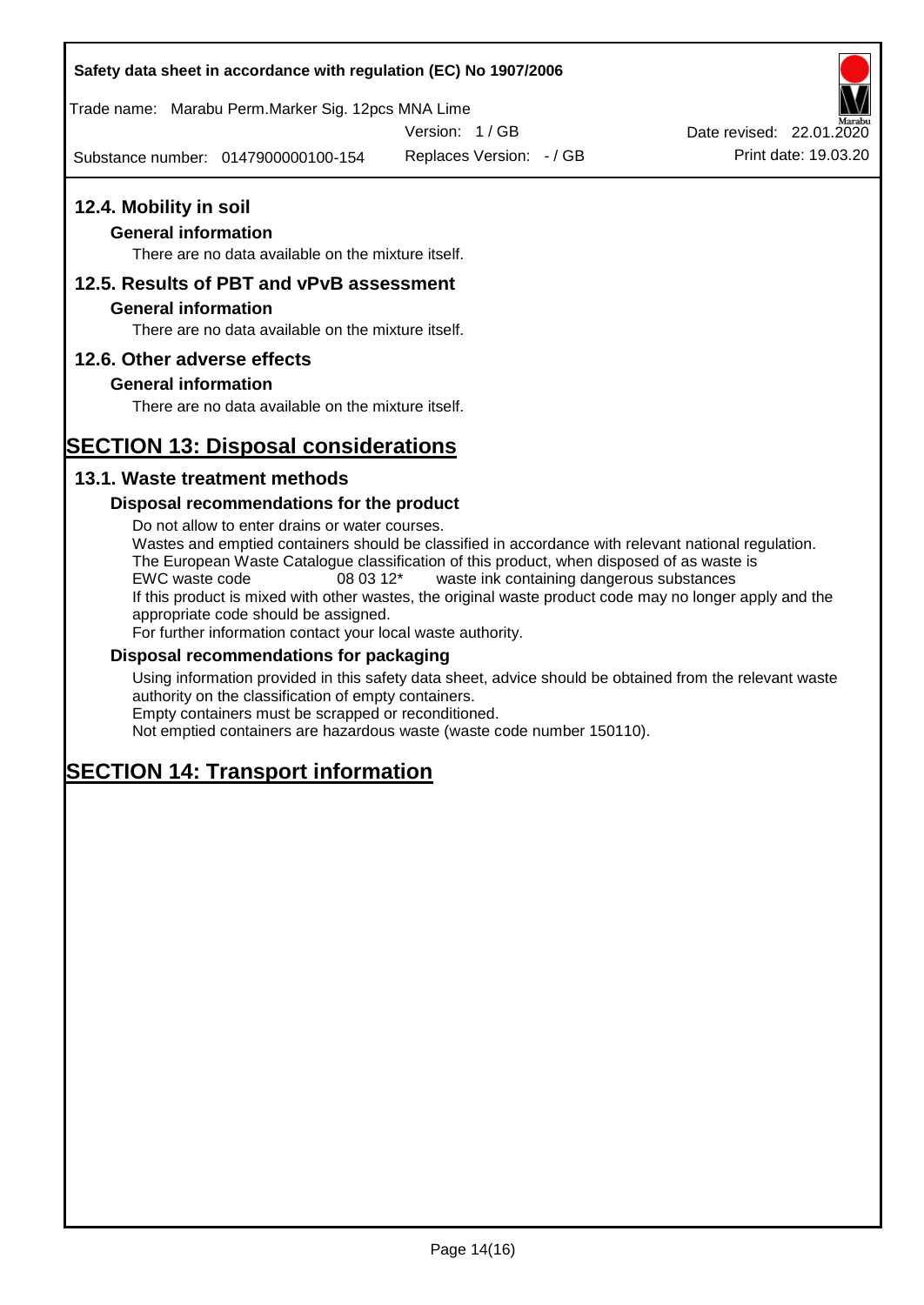| Safety data sheet in accordance with regulation (EC) No 1907/2006 |  |
|-------------------------------------------------------------------|--|
|-------------------------------------------------------------------|--|

Trade name: Marabu Perm.Marker Sig. 12pcs MNA Lime

Version: 1 / GB

Replaces Version: - / GB Print date: 19.03.20



Substance number: 0147900000100-154

|                                     | <b>Land transport ADR/RID</b> | <b>Marine transport</b><br><b>IMDG/GGVSee</b> | Air transport<br><b>ICAO/IATA</b> |  |
|-------------------------------------|-------------------------------|-----------------------------------------------|-----------------------------------|--|
| Tunnel restriction code             | D/E                           |                                               |                                   |  |
| 14.1. UN number                     | 1263                          | 1263                                          | 1263                              |  |
| 14.2. UN proper shipping name       | <b>PAINT</b>                  | <b>PAINT</b>                                  | <b>PAINT</b>                      |  |
| 14.3. Transport hazard<br>class(es) | 3                             | 3                                             | 3                                 |  |
| Label                               |                               |                                               |                                   |  |
| 14.4. Packing group                 | Ш                             | Ш                                             | Ш                                 |  |
| Special provision                   | 640E                          |                                               |                                   |  |
| <b>Limited Quantity</b>             | 5 <sub>1</sub>                |                                               |                                   |  |
| Transport category                  | 3                             |                                               |                                   |  |
| 14.5. Environmental hazards         |                               | no                                            |                                   |  |

### **Information for all modes of transport**

### **14.6. Special precautions for user**

Transport within the user's premises:

Always transport in closed containers that are upright and secure.

Ensure that persons transporting the product know what to do in the event of an accident or spillage.

### **Other information**

**14.7. Transport in bulk according to Annex II of Marpol and the IBC Code**

## no

## **SECTION 15: Regulatory information**

### **15.1. Safety, health and environmental regulations/legislation specific for the substance or mixture**

### **VOC**

VOC (EU) 75 %

### **Other information**

The product does not contain substances of very high concern (SVHC).

### **15.2. Chemical safety assessment**

For this preparation a chemical safety assessment has not been carried out.

## **SECTION 16: Other information**

**Hazard statements listed in Chapter 3**